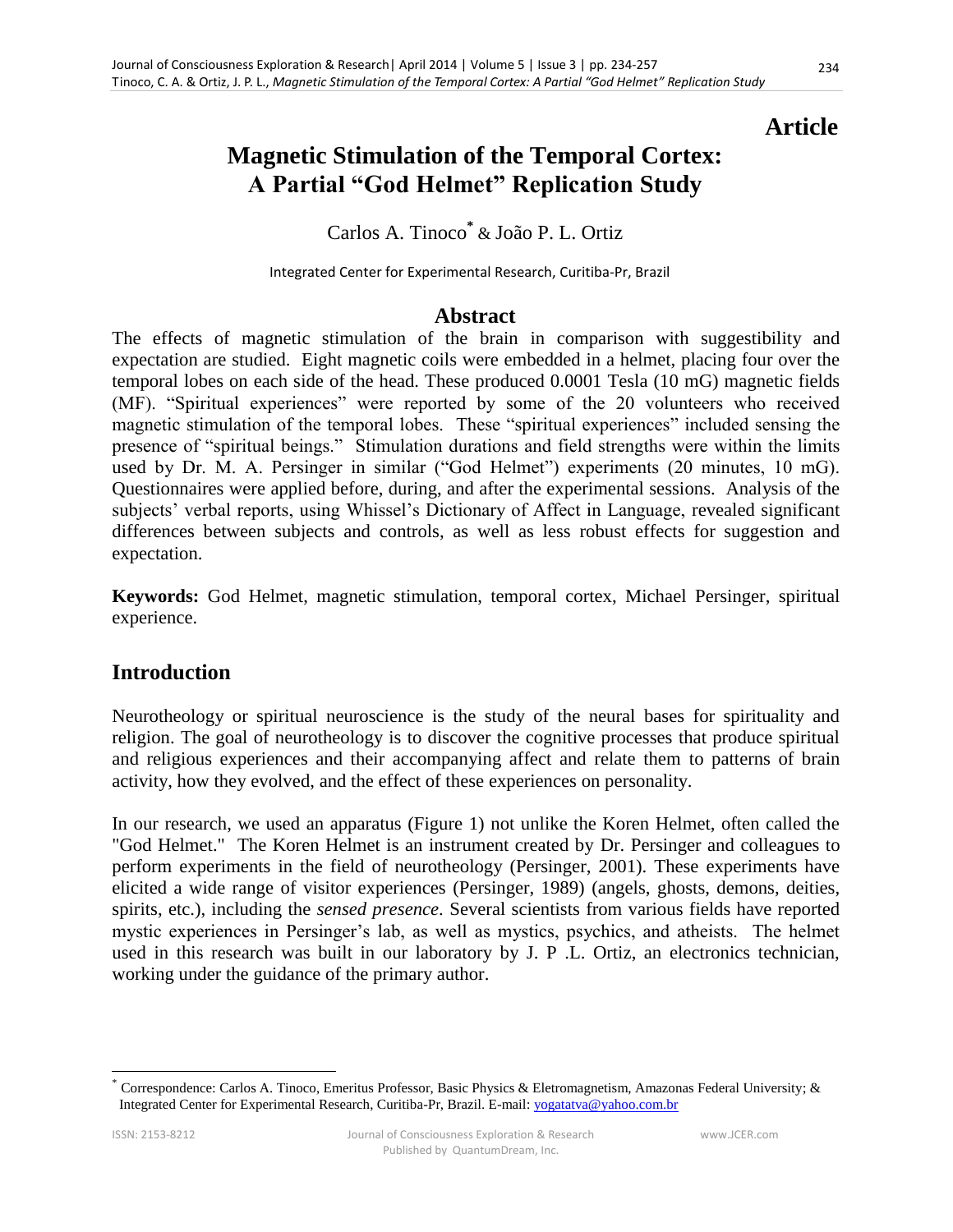

*Figure 1*

The God Helmet (Koren Helmet) stimulates the temporal neo-cortex and mesio-basal portions of the temporal lobes with complex magnetic fields. The God Helmet places four magnetic coils on each side of the head, above the temporal lobes. Some subjects exposed to these fields reported having "spiritual experiences" during our tests. These subjects included atheists, as well as religious believers. In one media interview (BBC, 2003), Persinger stated that 80% of the subjects reported the "presence" of "nonphysical beings" in the room where the experiments were conducted, including the "presence of God" in a small number of subjects.

### **Antecedent Studies**

Other researchers have explored the effects of magnetic fields on the human brain, including Sandyk (1997, 1999), who reported therapeutic effects from the magnetic field on patients with Parkinson's disease and multiple sclerosis. Hirata et al. (2011) reported eliciting phosphenes using weak magnetic fields. Martiny K, Lunde M, Beach P (2010) reported antidepressant effects from low-intensity magnetic fields. Robertson (2010) reported changes in pain processing following low-intensity magnetic pulses.

Mystic experiences have been reported from all countries throughout history. Mystic experiences have been defined as "altered states of consciousness accompanied by positive affect" (Murphy, 2011). Dr. Andrew Newberg (2001) has shown that religious experiences affect the temporal lobes of those who experience them. Dr. Persinger (2010) has demonstrated that when the temporal lobes are activated in specific ways, the subjects have religious experiences. These two lines of research both implicate the temporal lobes as crucial in mystic experiences.

www.JCER.com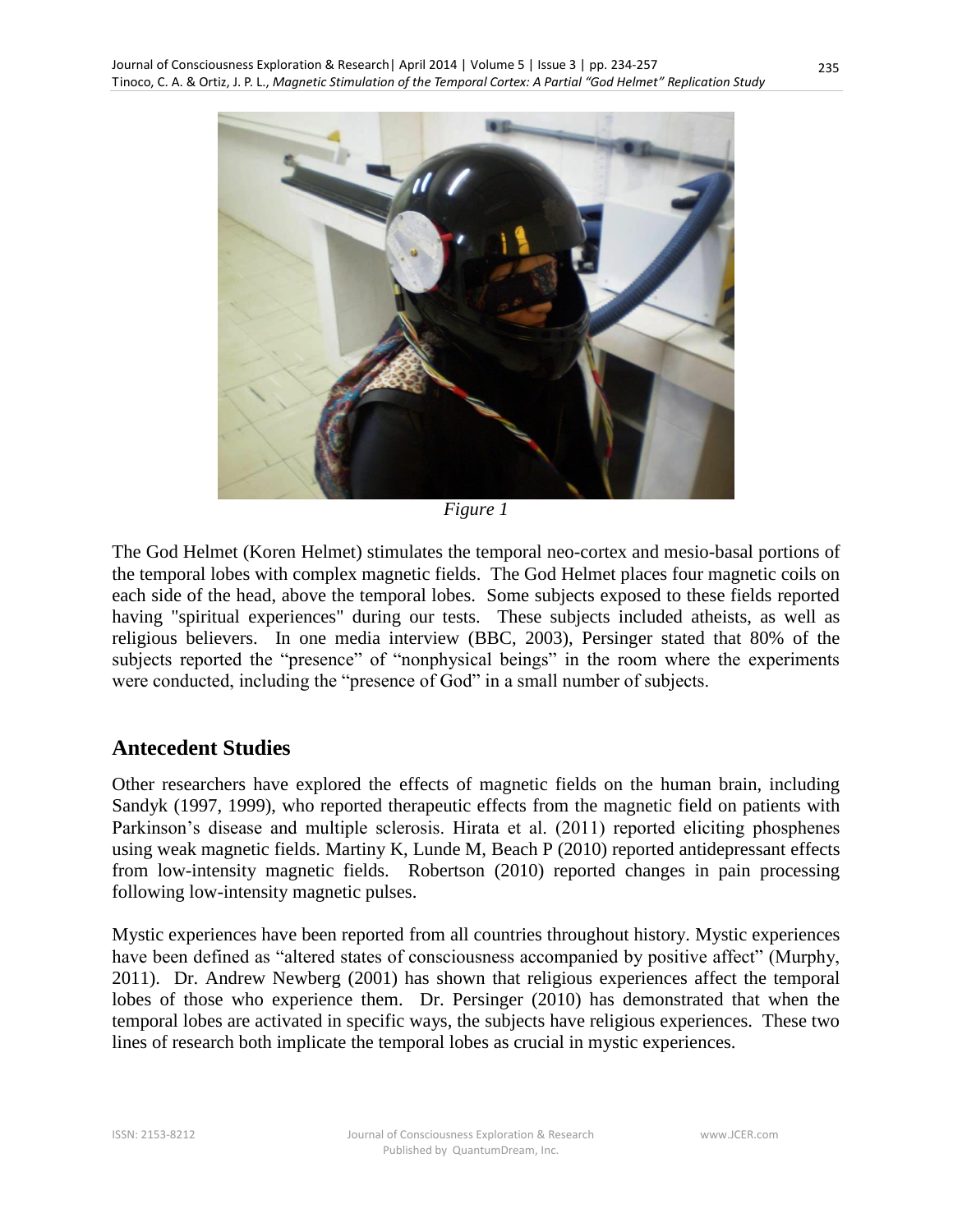M. A. Persinger (2001) has reported religious and mystic experiences in laboratory settings using low-intensity magnetic signals, most notably the elicitation of the "sensed presence" experience and (much more rarely) visions of God. Persinger and colleagues have suggested that specific classes of subjective experiences are related to subtle changes in brain activity, influenced by fluctuations in global geomagnetic activity (Persinger, 1988). Persinger AM,Roll WG, Tiller SG,Koren SA,Cook CM (2002) reported neurophysiological correlates of experiences reported by Sean Harribance, a remote viewer. Low-intensity complex magnetic signals were applied over his right parietal-temporal lobe, causing him to sense presences on his left side. These results suggest that the paranormal phenomenon Harribance reported was quantitatively correlated with morphological and functional abnormalities involved in the right pario-temporal cortex and the hippocampal formation (Persinger,MA,Roll,WG,Tiller,SG,Koren SA,Cook CM 2002). Beuregard and Paquette (2006) did an experiment with Carmelite nuns who reported moments of union with God. Magnetic resonance images (fMRI) were taken from them while they were in this state. Their experiences were found to correlate with changes in the medial orbitofrontal cortex, inferior and superior parietal lobes, medial pre-frontal cortex, left anterior cingulate cortex, and left insula. The results suggest that mystical experiences are mediated by several brain regions and systems. These include the temporal lobes, the region we focus on in the present study.

## **Objective**

The research objective was to replicate aspects of the experiments reported by Dr. Michael Persinger. These include (a) magnetic stimulation of the temporal lobes, (b) low-intensity magnetic fields, and (c) movement of the magnetic fields. A further objective was to explicate the effects of suggestion on the outcome of the experiment by including subjects who had heard of the "God Helmet" and informing them that they were going to receive a session with that apparatus, explicitly "planting" a suggestion.

## **Hypothesis to Be Tested**

With these tests, the researcher intended to repeat the experimental results of Michael A. Persinger and colleagues, in which the God Helmet turned on, could induce mystical experiences on the volunteers. Therefore if can be said that the hypothesis to be tested was: "It is possible to repeat the results of Michael A. Persinger and colleagues, using a God Helmet built in Brazil, without having any orientation of them regarding the tests and the construction of a God Helmet?" It is also expected that the twenty volunteers chosen by the criteria specified below don't be harmed by the research, in other words, that they don't suffer any sort of damage, neither physical, nor emotional, and, at the end of the tests, they feel very well and willing to repeat the tests, in another occasion.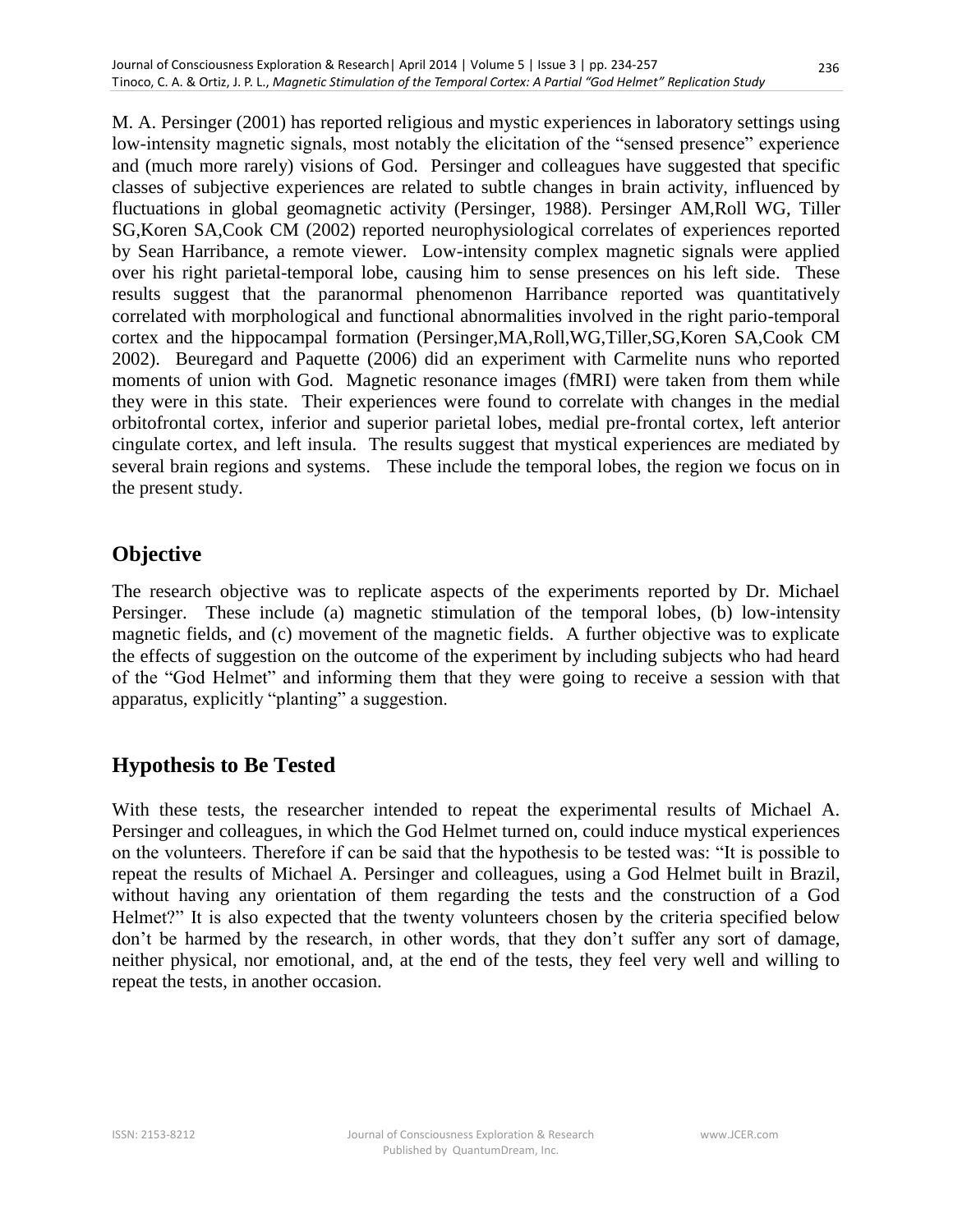## **Methods**

The methodology applied on the research that is the subject of this project is the following:

### **a) Participants**

- 1 The choice of twenty volunteers and how would they be tested:
	- Through interview, in which they were informed about all the methodology to be used on the tests;
	- All the twenty would be tested, one at a time.
	- Before and after the tests, a doctor (Dr. Elson de Araújo Montagno), would measure their blood pressure and heartbeats of each patient. That wouldn't be made during the tests to not alter the results.
	- Each patient would be blindfolded during each test;
	- Would be considered excluded from the tests, the volunteers with physical problems, psychological and psychiatric problems, according to the doctor's opinion.

### **b) Criteria of Inclusion of Volunteers on the Research**

Would be included on the research volunteers that:

- Wished to participate;
- Were selected in the interviews (judged by the responsible for the tests, Carlos Alberto Tinoco);
- Had signed the Consent Form;
- Had been considered apt by the doctor.

### **c) Criteria for Exclusion of the Research Subjects**

Would be considered excluded from the research, subjects that:

- After being selected, gave up participating on the tests;
- Even willing to participate, the medical and psychological exams indicate as inapt;
- Refuse to sign the Consent Form.

### **d) Equipment Used on the Construction of the God Helmet**

1- Construction of the God Helmet, according to specifications of Dr. Persinger and colleagues (see internet "God Helmet"):

- Construction of cictuit a), which is an oscillator (see Appendix 2);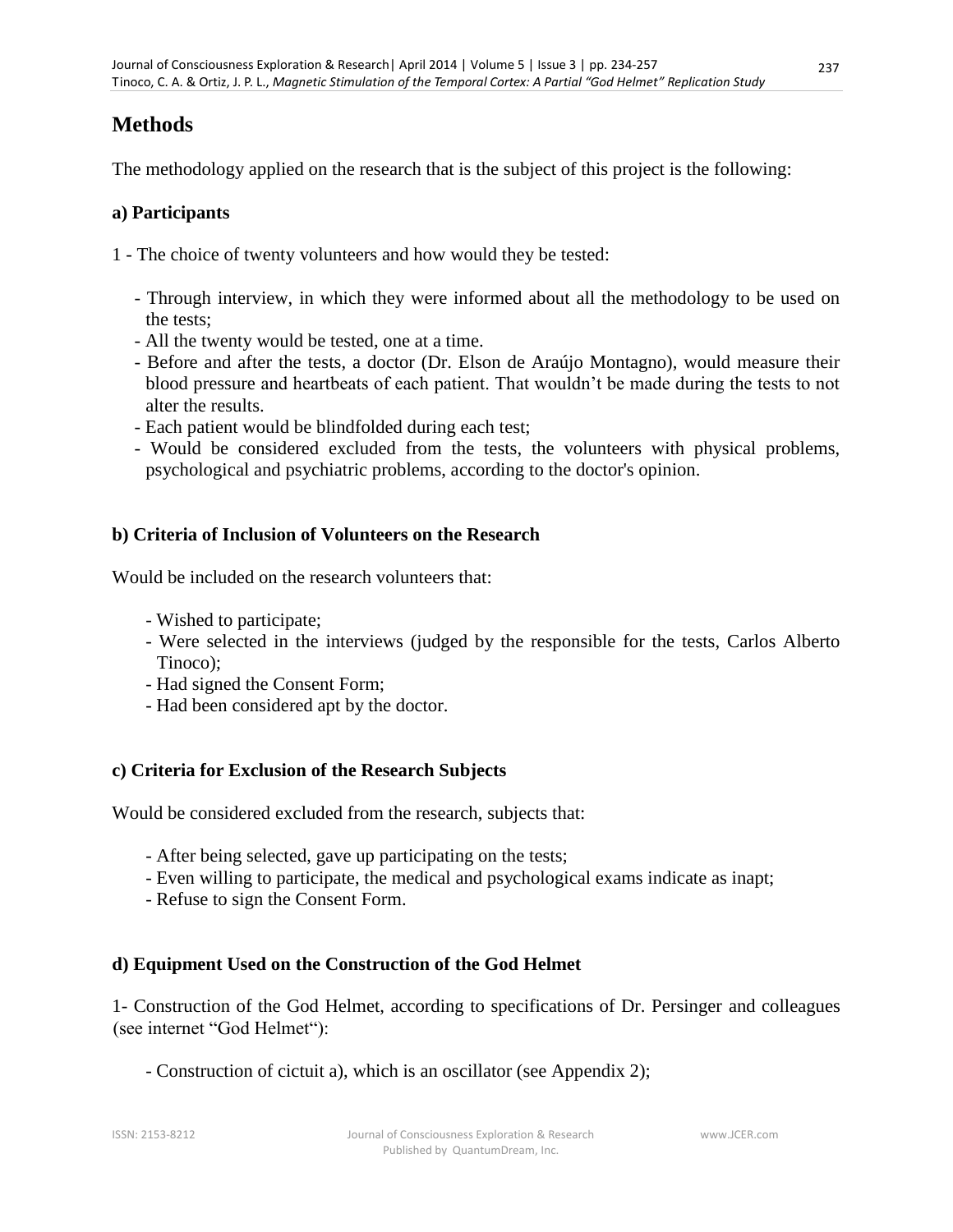- Construction of cictuit b), which is known as "Johnson-DJ's Decade", that is a counter of electric pulses, from 1 to 10 (see Appendix 2);
- Construction of a current amplifier, which must be coupled to each solenoid, because the DJ does not supply sufficient current (see Appendix 3);
- Cut the helmet with holes approximately eight centimeters in diameter at the height of the temporal lobes for placing the eight solenoids, four at each side of the skull;
- Acquisition of copper wire (26 AWG) endcapped with varnish, with 50.0 meters in length;
- Preparation of eight solenoids, each with five hundred turns;
- Manufacture of four wooden wheels (simple wood), each with a diameter > 8.00 cm, to provide support to the eight solenoids (two pairs with two wheels each);
- Acquisition of eight ferrite rods  $(d=1/4"$ , length= 3") to be placed into each of eight solenoids;
- Acquisition of 8 cables of 24 AWG, with two meters long each, to be connected to the eight solenoids, which will bring information to the responsible researcher (plastic wrapping with four different colors);
- Wrap the copper wire of each solenoid with pharmacist tape, for proper protection;
- Experimental Measurement of the value of electric current in each solenoid, so that we can know the value of the magnetic field generated in each solenoid (not to exceed the critical value, between 10 nanotesla and 1 microtesla, according to Raul Marino, Jr., informed by Dr. Newberg (Marinho Jr, 2005). This value was measured  $= 0.000165$  amperes, which corresponds to a magnetic field of  $B = 0.001$  microtesla within the security value. The value of the magnetic fields is measured with a multimeter (precision voltmeter), which possesses scale for micro and milli volts.

### **e) Printed Material**

- Preparation of printed material to be used after each experiment (see Appendix 4).

#### **f) Time for the Conduction of the Research**

-Twenty-minutes for each patient, seven of them on the first day, seven in the second and six in the third. On the first day, the time for conducting the tests was six hours and twenty five minutes; on the second day it was used approximately the same time of the first test, and in the third day it was spent about five hours and thirty minutes. The average time spent in each test was one hour and 20 minutes, approximately.

#### **g) Procedure**

- The whole experience would be held in three days, and could be carried part in the morning and part in the afternoon;
- Before each test, the researcher in charge would apply on each patient the appropriate questionnaire (see Appendix);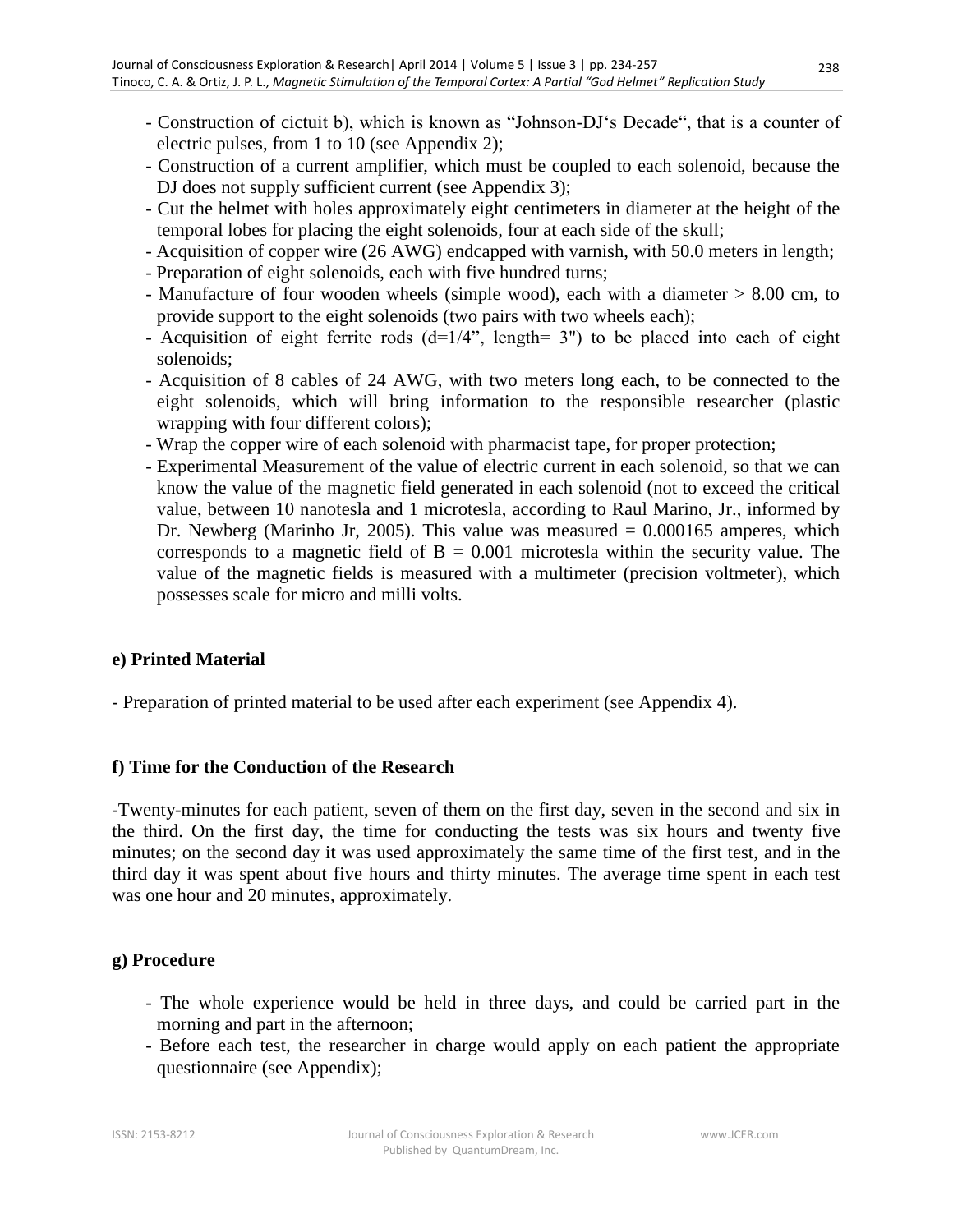- During the tests, the researcher in charge would apply the questionnaire for each patient (see Appendix);
- After the tests, the researcher in charge would apply the appropriate questionnaire (see Appendix);
- The God Helmet would be placed on the head of each of the eight volunteers, each in turn, when the magnetic fields would be activated for twenty minutes;
- Each volunteer patient had to sign a consent form, sparing the Spiritist Integrated Schools – "FIES" of any damage that he may suffer as a result of the tests, although all possible precautions were taken in advance;
- The principal investigator would inform patients, before testing, the values of the magnetic field that would be used, and the maximum value that could be used without damage being caused to the patient;
- The mentioned doctor, that would measure the blood pressure, temperature and heartbeats of each patient before and after the tests, would inform that they do not pose a risk to patients;
- After the completion of the research, an Act would be written, which should be signed by the head of research, by Seu Dante, builder of the CD, by the doctor, and all twenty volunteers. Only then may the research be considered finished.

#### **h) General Information**

- Individual interviews with volunteers, made by the head of research. On this occasion, they would be informed of all procedures and methods that would be used during the tests;
- Each of them would be examined by a doctor and, if he states that the volunteer is fit, he may be accepted;
- If they agree to be patient on the tests, they still must sign the Consent Form. Only then, applicants would be accepted, definitely;
- A psychologist would examine the volunteers before and after the tests, to assess problems arising from contact with the "unknown".

Ten subjects were given 20-minute magnetic stimulation sessions using 100 Hz magnetic pulses produced by a locally assembled Johnson Decade Counter and applied through an array of magnetic coils located above the temporal-parietal region of the head.

The magnetic coils used in the experiment were made with 500 turns of 26-gauge copper wire around disk-shaped flux concentrators, output magnetic fields calculated to have RMS peaks of 0.000001 Tesla (10 mG) when connected to an active Johnson Decade Counter.

We used "simple" pulses, which Persinger (2010) reported are among the least effective patterns for magnetic field neural stimulation, as the brain habituates to these in short periods of time. However, we maintained movement of the magnetic fields, coil placement over the temporalparietal region, and field strengths on the order of 10 mG. Our simple signals were used in the absence of any source for the "Chirp" pattern or amygdalar burst-firing pattern used in Persinger's experiments and provided an opportunity to test the effects of magnetic fields moving above the temporal lobes, as well as weak (10 mG) magnetic fields, although without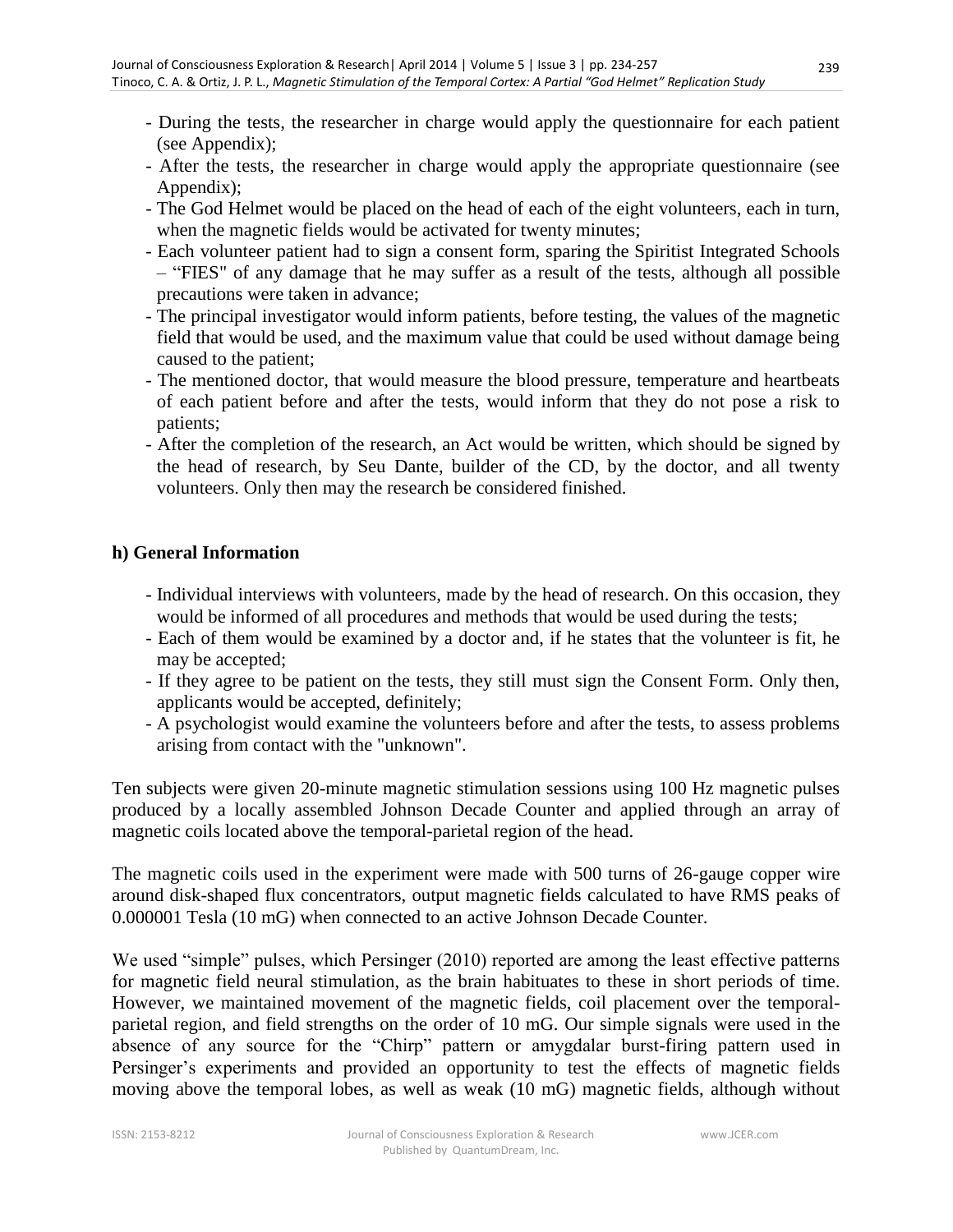complex patterns. According to Persinger and Koren (2005a), the Koren Helmet requires exposures of at least 20 minutes for mystic and/or altered-state experiences to appear under its influence. This was used as the duration of our experimental sessions. A blindfold was used to achieve partial sensory deprivation.



One pair of coils at a time actively put out magnetic fields. The active coil was changed every 250 msec, changing from the posterior to anterior superior temporal lobes, and then from the posterior to anterior inferior temporal lobes (Figure 2), in a pattern not unlike a figure eight. The same configuration was used above both temporal lobes. The coils were "yoked" so that each pair of coils designated with a number was active at the same time as its contralateral counterpart. One such sequence required 1000 msec.

The position of the coils was cross-shaped, with their arms, one vertical and the other horizontal. The dorsal and ventral pairs were thus each active for 500 msec. Our equipment differed from Persinger's helmet, which rotated the signals between the four coils. However, like Persinger's (2001, 2010) arrangement, ours included time frames for the movement of the magnetic fields such that the dorsal and ventral portions of the temporal lobe each received 500 msec exposures in succession.

The experimental sessions were carried out on three days: September 27, October 13, and October 18, 2010, between 14:00 and 18:00, local time (Brazilia Time Zone = GMT -3).

Global geomagnetic values (K indices) during the times of the experiments were 0 to 2 (09/27/10), one (10/13/10), and one (10/18/10) (NOAA archives, 2011).

The control group consisted of an additional 10 subjects who were treated with a zero-amplitude (sham) field.

Biomedical measures from all subjects were taken before each test and found to be within normal limits. The mean arterial pressure fell approx. 12 x 7, the average body temperature was between 37 and 36.5 degrees Celsius and the average heartbeat rate was around 74 per minute. After the first evaluation, our magnetic helmet was placed on the head of each of the subjects and actively run for 20 minutes or left off for control subjects. All volunteers sat in a comfortable chair during the tests. The helmet was fitted with a blindfold.

Pre-session questionnaires were applied regarding each subject's emotional state, expectations, and prior knowledge of the God Helmet before experimental sessions. In the last two minutes of the sessions, subjects were queried regarding any sights, sounds, tactile sensations, smells, and tastes that they might be experiencing. After the sessions, subjects were asked about their overall state. Descriptions of subjective states and experiences were also collected from each subject during and after the experimental sessions.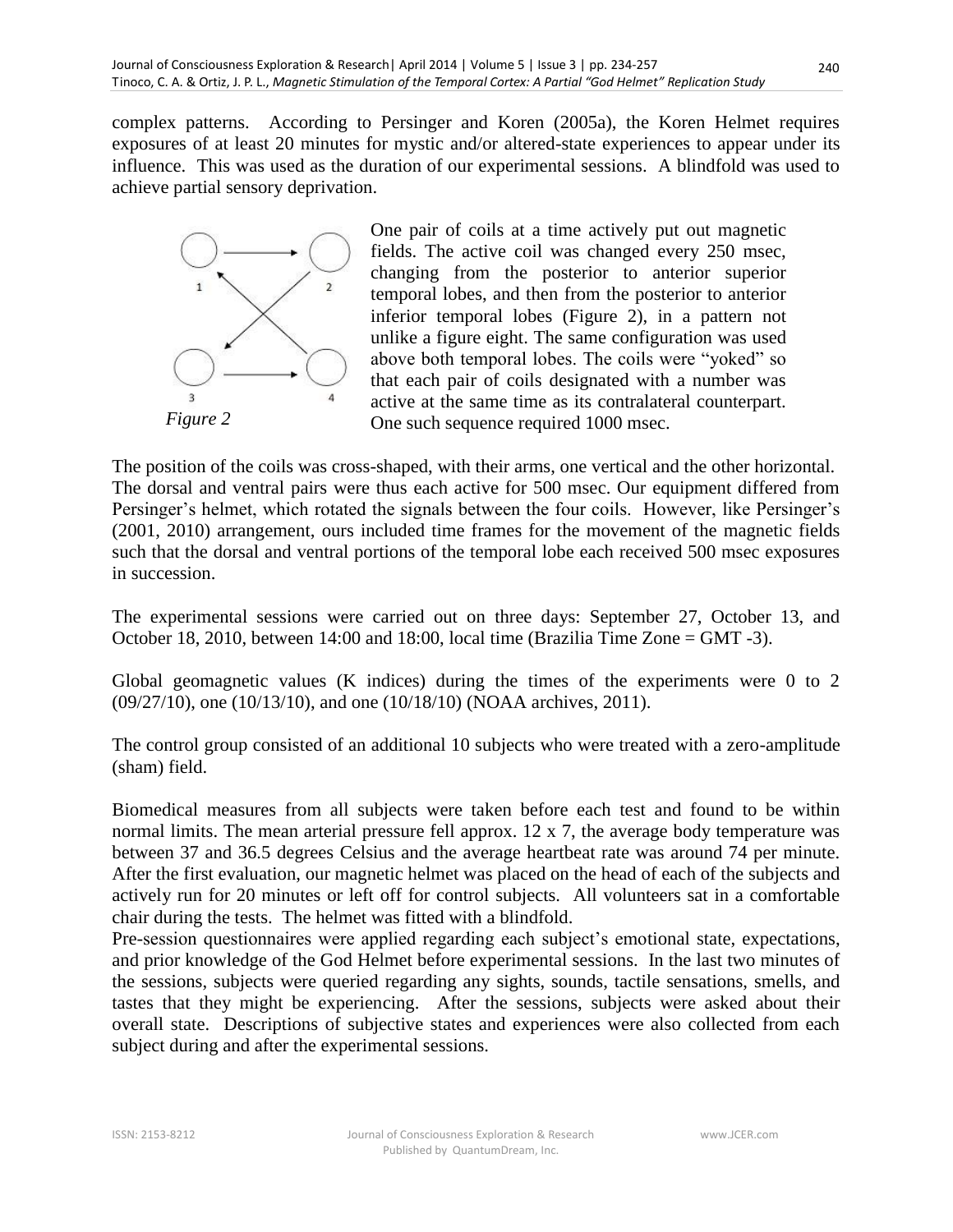Subjects were told that they were participating in a God Helmet experiment, deliberately planting a suggestion that would actively encourage expectation. Not all subjects (n=10) had prior knowledge of the apparatus. Nevertheless, the phrase "God Helmet" strongly connotes an exotic experience, planting a similar suggestion for all subjects, regardless of whether they had prior knowledge of the God Helmet.

Expectation is the subjective correlate of suggestion and suggestibility. Our subjects were asked what they would expect during a "God Helmet" session. Only a small number (n=5) reported no expectations. Prior to the experimental sessions, the majority of subjects reported expectations of altered states, calmness, and unusual sensations.

Analysis of the subjects' responses was accomplished using *Whissel's Dictionary of Affect in Language* (Whissel, 2009), an instrument that quantifies the affective dimension of spoken language, including pleasantness, activation, concreteness, and abstractness, as well as performing word counts.

All words were scored with the *Dictionary of Affect* by matching words to the *Dictionary* and importing scores for three variables: pleasantness, activation, and imagery. These scores represent previous ratings of how pleasant a word seemed, how active it seemed, and how easy it was to form "a picture in your mind" of the word. A total of 537 words were produced by participants; 496 of these (92.4%) were matched by the *Dictionary*. Data included a count of the number of words used by each person during and after the God Helmet session.

The analysis was a repeated-measures analysis of variance for pleasantness, activation, and imagery; number of words with field; and expectation as between-subjects factors  $(2x2x2)$ . Posthoc tests were t-tests, which assessed whether the means of two groups were statistically significantly different from each other. The methods employed for post-hoc analysis were unknown to the translator at the time of the translation, preventing translator bias.

We used measurements of verbal behavior during and after experimental sessions to explicate the relative roles of magnetic field stimulation and suggestion. We recorded answers to queries about what subjects expected the session would be like prior to the experimental sessions. These answers are included in the detailed results at Table 1. Analysis of verbal behaviors in expressing expectations provided a way to analyze the effects of suggestion directly.

| <b>Subject</b><br>number | Field on or off<br><b>Knew about God</b><br>Helmet or didn't<br>know | <b>Religion</b>                                      | <b>Expectations</b><br><b>before</b><br>experimental<br>session | <b>Experiences</b><br>during<br>experimental<br>session | <b>Experiences</b><br>after<br>experimental<br>session |
|--------------------------|----------------------------------------------------------------------|------------------------------------------------------|-----------------------------------------------------------------|---------------------------------------------------------|--------------------------------------------------------|
|                          | NO FIELD -<br><b>KNEW ABOUT</b><br><b>GOD HELMET</b>                 | No specific<br>religious beliefs<br>(spiritualistic) | No expectations                                                 | Felt sleepy                                             | Felt well                                              |
| 6                        | FIELD ON -<br><b>KNEW ABOUT</b>                                      | Spiritualist                                         | No expectations                                                 | Felt muscle<br>spasms in arms                           | Felt very well                                         |

#### **Subjects with no expectations before experimental session:**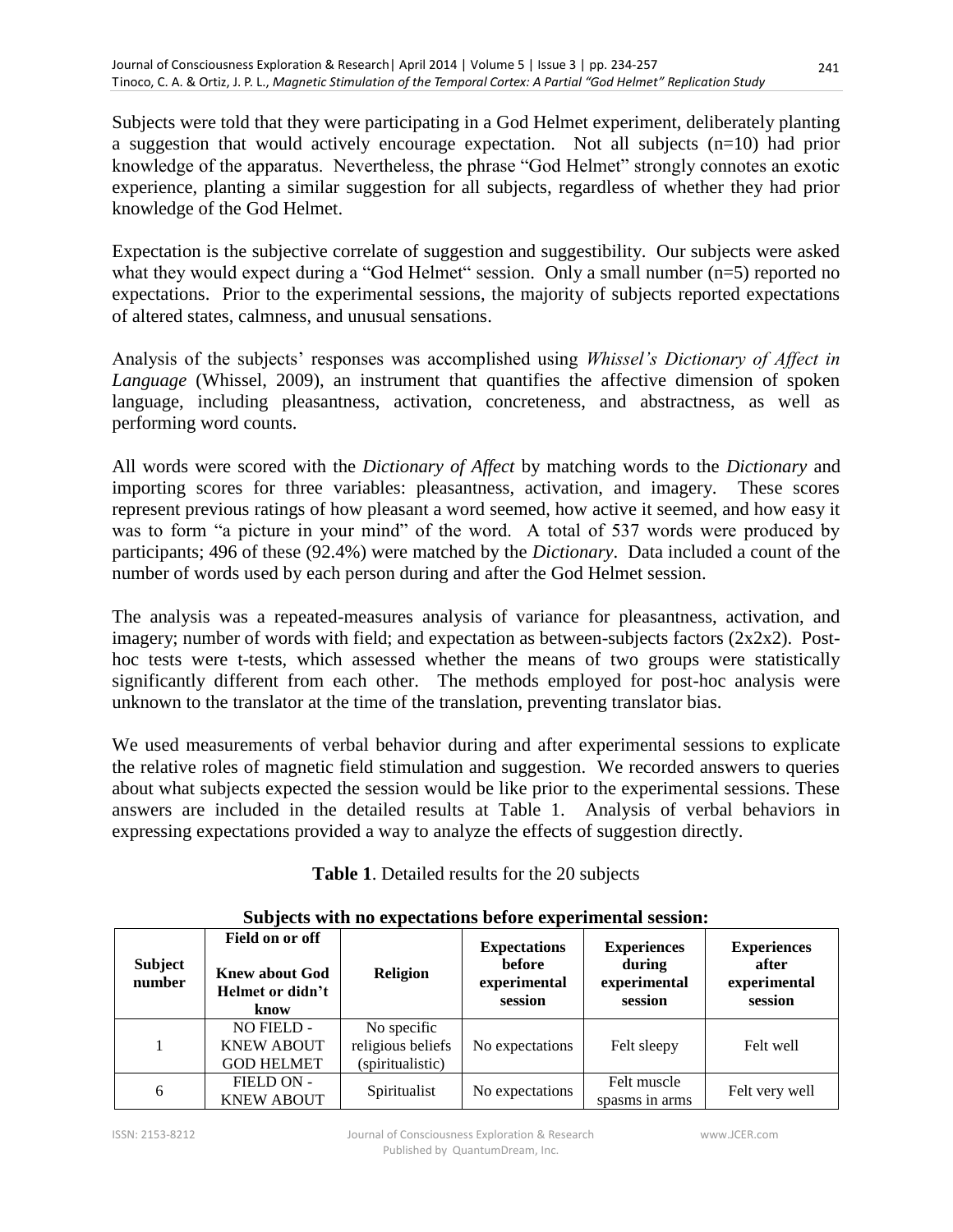|    | <b>GOD HELMET</b>                                                                   |               |                  | and legs. Felt    |                   |
|----|-------------------------------------------------------------------------------------|---------------|------------------|-------------------|-------------------|
|    |                                                                                     |               |                  | perineal          |                   |
|    | Had seen a lecture                                                                  |               |                  | sensations        |                   |
|    | about God Helmet.                                                                   |               |                  | including         |                   |
|    |                                                                                     |               |                  | 'energy'          |                   |
|    |                                                                                     |               |                  | explosions.       |                   |
|    |                                                                                     |               |                  | Right side more   |                   |
|    |                                                                                     |               |                  | relaxed.          |                   |
|    |                                                                                     |               |                  | Memories of       |                   |
|    |                                                                                     |               |                  | Childhood. Saw    |                   |
|    |                                                                                     |               |                  | himself in his    |                   |
|    |                                                                                     |               |                  | father's          |                   |
|    |                                                                                     |               |                  | workplace. Felt   |                   |
|    |                                                                                     |               |                  | relaxed.          |                   |
|    |                                                                                     |               |                  | Heard sound       |                   |
|    |                                                                                     |               |                  | water, smell of   |                   |
|    | NO FIELD -                                                                          |               |                  | roses, stomach    |                   |
| 7  | <b>KNEW ABOUT</b><br><b>GOD HELMET</b>                                              | Catholic      | No expectations  | growling. Saw     | Felt very well    |
|    |                                                                                     |               |                  | sheep on green    |                   |
|    |                                                                                     |               |                  | grass. Saw light  |                   |
|    |                                                                                     |               |                  | shaped like stars |                   |
|    |                                                                                     |               |                  | and grey color.   |                   |
|    | FIELD OFF - NO                                                                      |               |                  | Felt nothing.     |                   |
| 11 | <b>KNOWLEDGE</b>                                                                    | Atheist       | No expectations  | Saw dots of       | Felt well         |
|    | OF GOD                                                                              |               |                  | light.            |                   |
|    | <b>HELMET</b>                                                                       |               |                  |                   |                   |
|    |                                                                                     |               |                  | Arms growing,     | Felt good, in a   |
|    |                                                                                     |               |                  | like when         | meditative state. |
|    | FIELD ON - NO                                                                       | Spiritualist; | No expectations. | relaxed or        | If had more time, |
| 12 | <b>KNOWLEDGE</b>                                                                    | experienced   | "Didn't know     | meditating. Saw   | would have        |
|    | OF GOD<br>meditator                                                                 |               | what it was      | a skinny black    | entered in an     |
|    | <b>HELMET</b>                                                                       |               | about."          | dog running       | altered state of  |
|    |                                                                                     |               |                  | from the left to  | consciousness.    |
|    |                                                                                     |               |                  | the right.        |                   |
|    | <b>FIELD OFF - NO</b>                                                               | No specific   |                  |                   |                   |
| 17 | <b>KNOWLEDGE</b><br>religious beliefs;<br>OF GOD<br>spiritualistic<br><b>HELMET</b> |               | No expectations  | Felt sleepy       | Felt well         |
|    |                                                                                     |               |                  |                   |                   |
|    |                                                                                     |               |                  |                   |                   |

#### **Subjects with expectations before experimental session:**

| <b>Subject</b><br>number | Field on or off<br><b>Knew about</b><br><b>God Helmet or</b><br>didn't know | <b>Religion</b> | <b>Expectations</b><br><b>before</b><br>experimental<br>session | <b>Experiences</b><br>during<br>experimental<br>session                                                            | <b>Experiences</b><br>after<br>experimental<br>session |
|--------------------------|-----------------------------------------------------------------------------|-----------------|-----------------------------------------------------------------|--------------------------------------------------------------------------------------------------------------------|--------------------------------------------------------|
| 2                        | FIELD ON -<br><b>KNEW</b><br><b>ABOUT GOD</b><br><b>HELMET</b>              | Catholic        | Expected "mind-<br>altering"<br>experience                      | Pressure on the<br>right side of head;<br>something physical;<br>right ear throbbing<br>slightly; light<br>fatigue | Continued to feel<br>the pulse                         |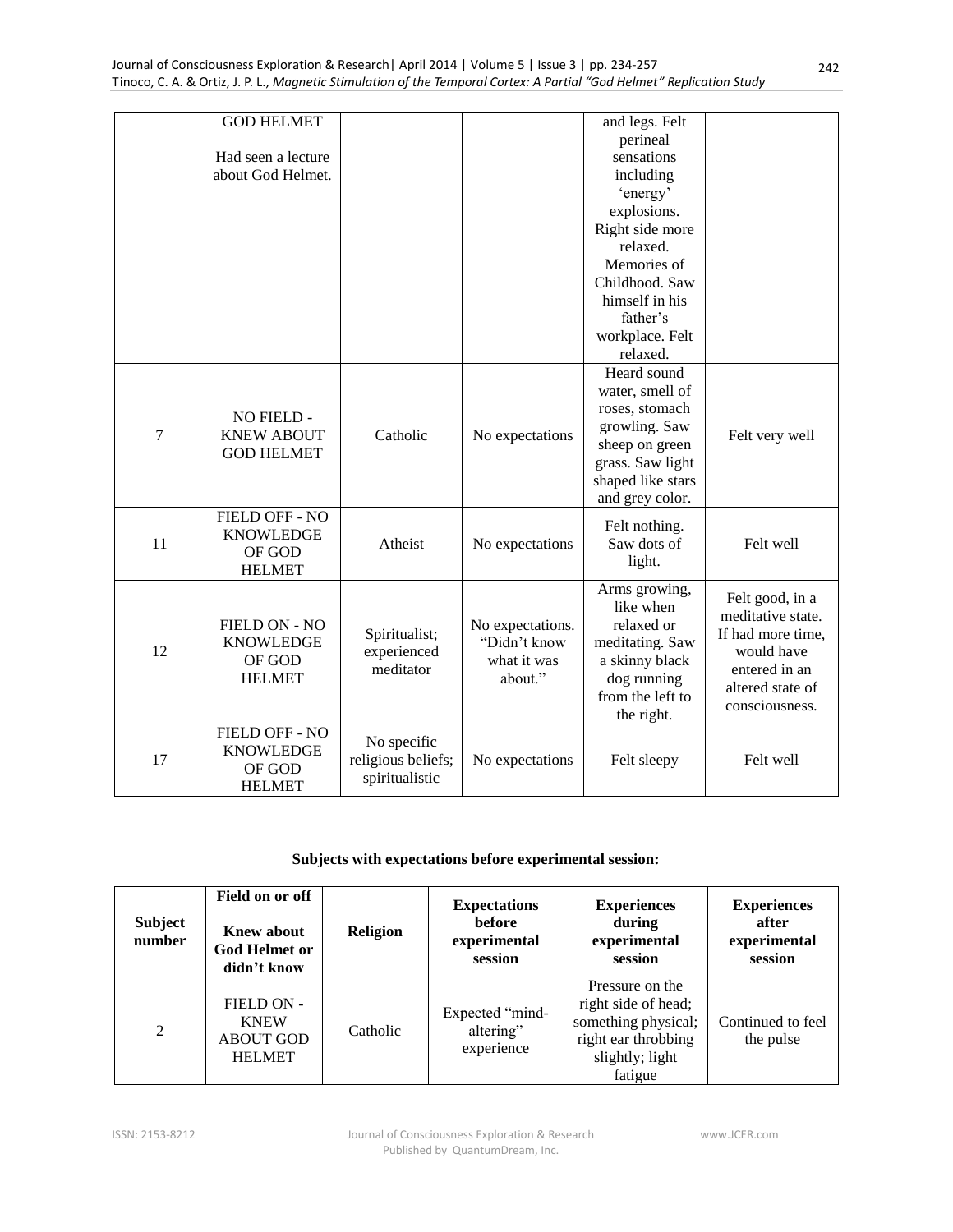| 3 | NO FIELD -<br><b>KNEW</b><br><b>ABOUT GOD</b><br><b>HELMET</b> | Catholic                            | Expected<br>"something good"                                                             | Something moving<br>in the right cheek;<br>saw a metallic<br>cylindrical tube go<br>from him and leave<br>tassels of yellow<br>flowers                                                                                                                                                                                | Felt well and<br>light; thinks had a<br>mild religious<br>experience                                   |
|---|----------------------------------------------------------------|-------------------------------------|------------------------------------------------------------------------------------------|-----------------------------------------------------------------------------------------------------------------------------------------------------------------------------------------------------------------------------------------------------------------------------------------------------------------------|--------------------------------------------------------------------------------------------------------|
| 4 | FIELD ON -<br><b>KNEW</b><br><b>ABOUT GOD</b><br><b>HELMET</b> | Spiritualist                        | Expected an<br>altered state of<br>consciousness                                         | 'Someone' touched<br>hands. Peace,<br>Tranquility.<br>Numbness in the<br>body. Felt<br>'everything vanish'.<br>Did not feel body,<br>or time passing. Felt<br>presence of a man<br>standing on the<br>right side.                                                                                                     | Felt very well.<br>Feeling peace,<br>tranquility. If it<br>took more time,<br>would leave the<br>body. |
| 5 | NO FIELD -<br><b>KNEW</b><br><b>ABOUT GOD</b><br><b>HELMET</b> | Tendency to<br>spiritualism         | Expected to be<br>more relaxed                                                           | Heard noise like an<br>aircraft twice. Felt a<br>touch on both<br>shoulders. Felt fear<br>when hearing the<br>sound.                                                                                                                                                                                                  | Felt well,<br>balanced, relaxed                                                                        |
| 8 | FIELD ON -<br><b>KNEW</b><br><b>ABOUT GOD</b><br><b>HELMET</b> | Catholic.<br>(priest)               | Feared not<br>reaching the<br>objective he<br>expected, which<br>was leaving his<br>body | Smell of perfume<br>like talc. Saw colors<br>black, grey and dark<br>blue. Saw people<br>dressed in white<br>and grey. Saw black<br>dogs and a chair.                                                                                                                                                                 | Felt like he came<br>back to earth; felt<br>very well.<br>Seemed like a<br>dream.                      |
| 9 | NO FIELD -<br><b>KNEW</b><br><b>ABOUT GOD</b><br><b>HELMET</b> | No specific<br>religious<br>beliefs | Expected to leave<br>the test feeling<br>calm                                            | Saw an ancient<br>battle, armor,<br>horses, swords, etc.<br>Saw girl come from<br>behind her. Saw her<br>hair. Someone was<br>threatening her. She<br>ran, laughs,<br>something real.<br>Feeling afraid for<br>her. Thought it was<br>an actor. Felt it was<br>something real.<br>Involuntary muscle<br>contractions. | Felt well                                                                                              |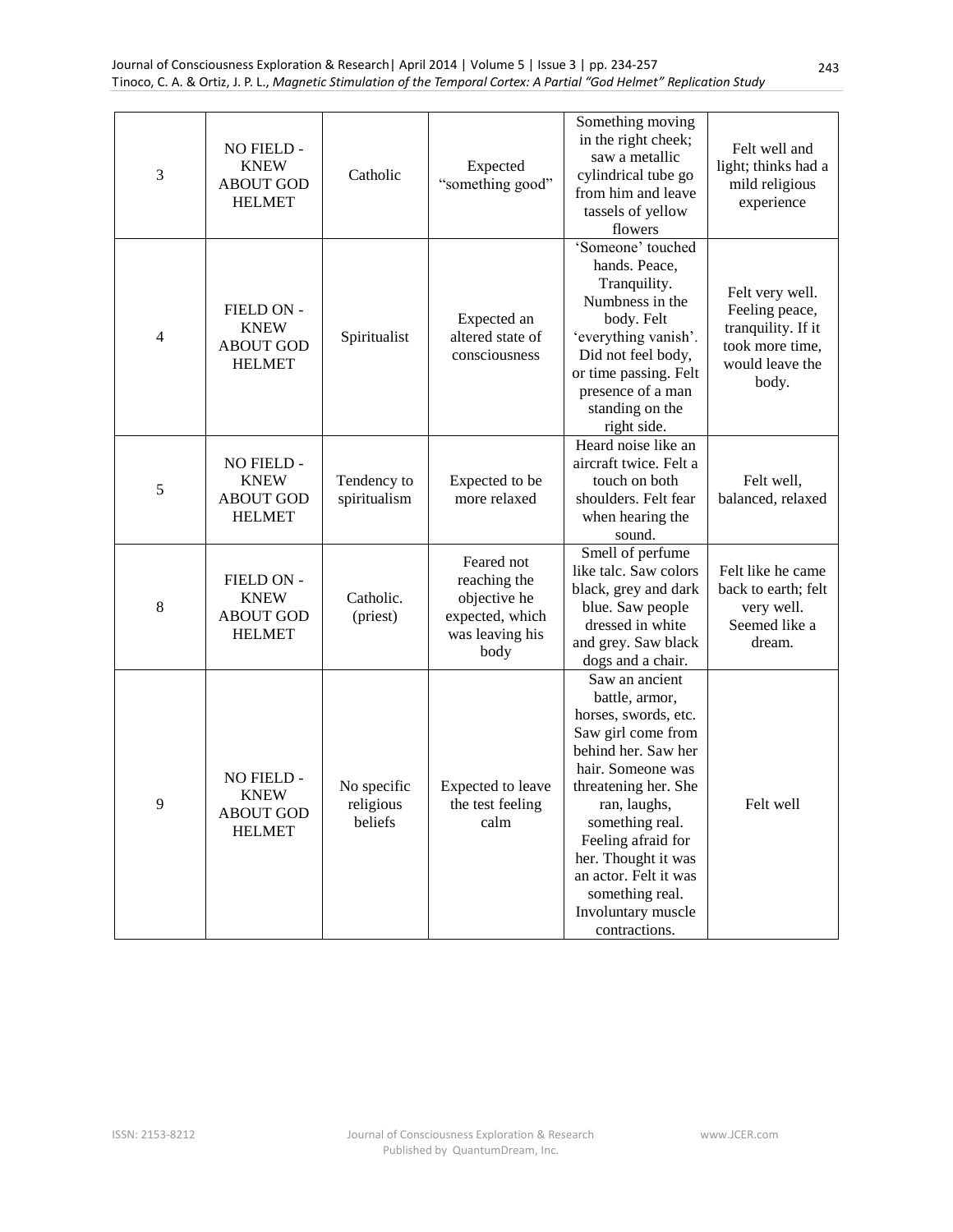| 10 | FIELD ON -<br><b>KNEW</b><br><b>ABOUT GOD</b><br><b>HELMET</b>               | Catholic                                                | Feared being<br>disturbed by<br>seeing something<br>unknown       | Smelled talcum.<br>Tightness in the<br>head. Saw man<br>riding a bike<br>falling; saw the side<br>of a male face, ear<br>very clear. Felt side,<br>saw something<br>moving from right<br>to left. Felt afraid to<br>see the man on<br>bike. Heavy leg.<br>Muddled thinking. | Felt calm                                                                    |
|----|------------------------------------------------------------------------------|---------------------------------------------------------|-------------------------------------------------------------------|-----------------------------------------------------------------------------------------------------------------------------------------------------------------------------------------------------------------------------------------------------------------------------|------------------------------------------------------------------------------|
| 13 | FIELD OFF -<br>N <sub>O</sub><br><b>KNOWLEDGE</b><br>OF GOD<br><b>HELMET</b> | No specific<br>religious<br>beliefs.<br>Spiritualistic. | Having different<br>sensations                                    | Feeling like an<br>electric current<br>raging his body<br>three times. Felt a<br>pulse at the top of<br>the head.                                                                                                                                                           | Felt well                                                                    |
| 14 | FIELD ON -<br>NO<br><b>KNOWLEDGE</b><br>OF GOD<br><b>HELMET</b>              | Nonpracticing<br>Catholic.<br>Spiritualistic.           | Feared feeling sick                                               | Sweet flavor in the<br>mouth, taste of<br>fruits. Tingling in<br>the scalp and<br>running down to the<br>face. Smell of sweet<br>incense.                                                                                                                                   | Felt more relaxed<br>than when sitting<br>in the armchair                    |
| 15 | FIELD OFF -<br>N <sub>O</sub><br><b>KNOWLEDGE</b><br>OF GOD<br><b>HELMET</b> | No specific<br>religious<br>beliefs;<br>spiritualistic  | Expected to have a<br>different<br>experience                     | Buzz in both ears.<br>Smell of incense.<br>Heavy hands. Mind<br>pulsing in the<br>rhythm of the heart.<br>Forgot the reality.                                                                                                                                               | Felt very well                                                               |
| 16 | FIELD ON -<br>NO<br><b>KNOWLEDGE</b><br>OF GOD<br><b>HELMET</b>              | No specific<br>religious<br>beliefs;<br>spiritualistic  | Expected<br>something<br>interesting                              | No specific flavor.<br>Felt the head<br>involved in energy.<br>A little anxious for<br>being blindfolded<br>and not knowing<br>what was<br>happening.                                                                                                                       | Felt well;<br>imagined that<br>there would be<br>another step in<br>the test |
| 18 | FIELD ON -<br><b>KNEW</b><br><b>ABOUT GOD</b><br><b>HELMET</b>               | <b>Buddhist</b>                                         | Feared having a<br>shock. Felt<br>anxiety.                        | Relaxed quickly,<br>felt claustrophobic,<br>got some sleep                                                                                                                                                                                                                  | Felt well                                                                    |
| 19 | FIELD OFF -<br>NO<br><b>KNOWLEDGE</b><br>OF GOD<br><b>HELMET</b>             | Atheist                                                 | Expected to be<br>relaxed                                         | Only felt the weight<br>of the GH; almost<br>slept                                                                                                                                                                                                                          | Very calm                                                                    |
| 20 | FIELD ON -<br>NO<br><b>KNOWLEDGE</b><br>OF GOD<br><b>HELMET</b>              | Lutheran                                                | Expected to feel<br>better than before<br>experimental<br>session | Felt the body<br>relaxing. Increase<br>of the heartbeats.<br>Anxiety. Heartbeats<br>increased on<br>entering in a                                                                                                                                                           | Felt well                                                                    |

www.JCER.com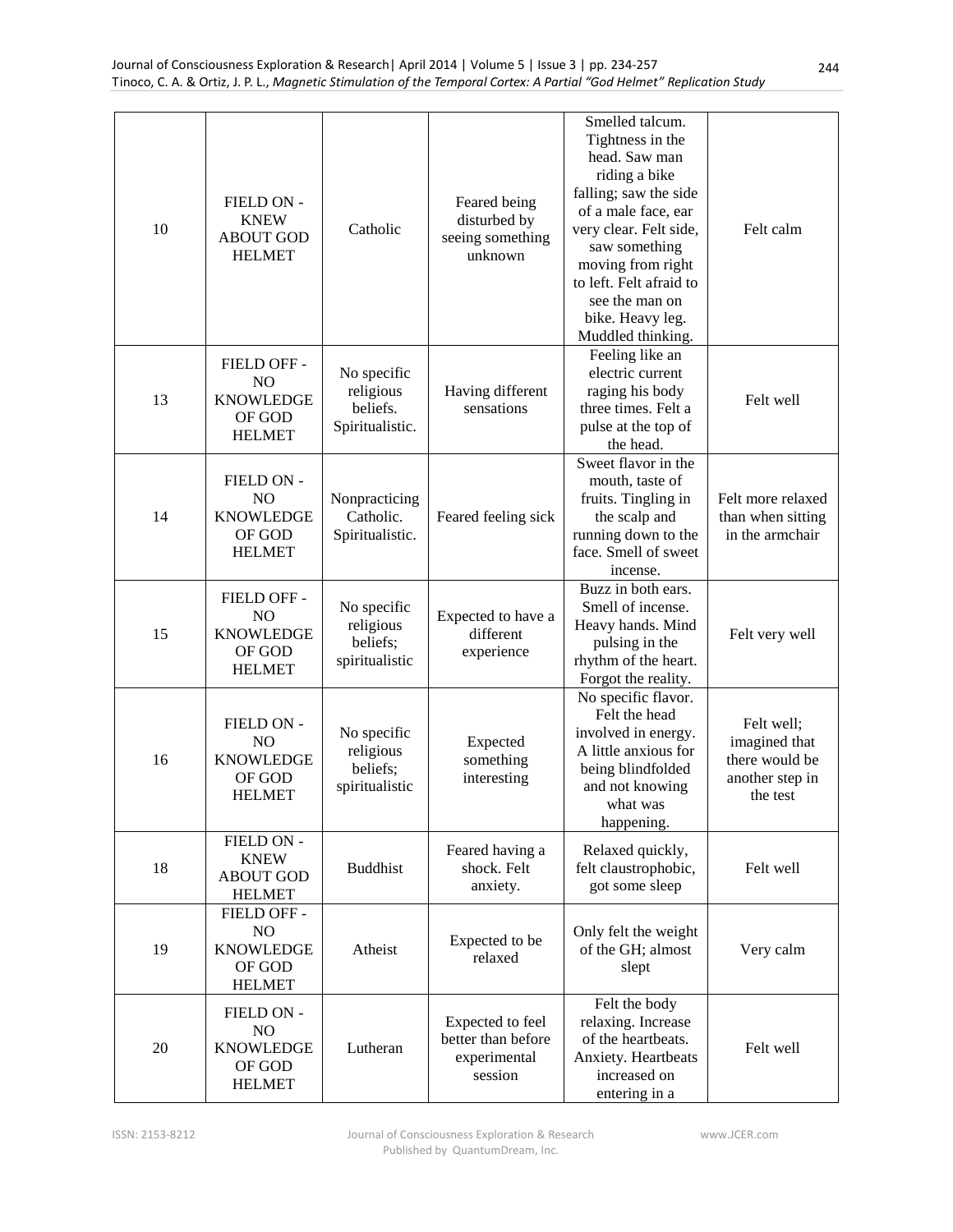|  |  | different state of  |  |
|--|--|---------------------|--|
|  |  | consciousness.      |  |
|  |  | Reacted against and |  |
|  |  | avoided the         |  |
|  |  | experience.         |  |
|  |  |                     |  |

## **Analysis**

Subjects were grouped according to field (control or field on) and according to their expectations (no, n=6; yes, n=14). Both of these divisions proved fruitful.  $P<10$  was employed as the p value. All results given in the table (see Appendix 5) are significant at this level. One unit of measurement was the words spoken by the participants. There were 396 during the helmet administration and 141 after. The words used during the time that the helmet was connected, comprises two groups of persons:  $1$  - without expectations (6 persons) and  $2$  – with expectations (14 persons).

Effects of expectation on comments *during* the experimental sessions

| Subjects who reported expectations:                           |                                                                                   |  |  |  |
|---------------------------------------------------------------|-----------------------------------------------------------------------------------|--|--|--|
| used words with lower concreteness                            | 1.82 versus 1.99                                                                  |  |  |  |
| used more common words                                        | freq of $2588$ versus $1550$                                                      |  |  |  |
| used more abstract words                                      | 30.2% versus 20.6%                                                                |  |  |  |
| used words of a generally unpleasant $\vert$ 14.8 versus 7.4% |                                                                                   |  |  |  |
| emotional type                                                |                                                                                   |  |  |  |
|                                                               | used a disproportionately high number of   78% of the words, when only 70% of the |  |  |  |
| words                                                         | participants belonged to this group                                               |  |  |  |

#### **Subjects who reported expectations:**

Effects of expectation on comments *after* the experimental sessions

| subjects who reported expectations.                                                            |                        |
|------------------------------------------------------------------------------------------------|------------------------|
| used more emotionally cheerful words                                                           | $5.6\%$ versus 0       |
| used more emotionally nasty words                                                              | $4.7$ versus 0         |
| used more passive words                                                                        | 31.8% versus 16.7%     |
| used more concrete words                                                                       | $6.5\%$ versus 0       |
| used a disproportionately high number of $\mid 80\% \rangle$ when only 70% of the participants |                        |
| words                                                                                          | belonged to this group |

### **Subjects who reported expectations:**

### **Comparison of subjects with controls**

#### Comments *after* the administration of the helmet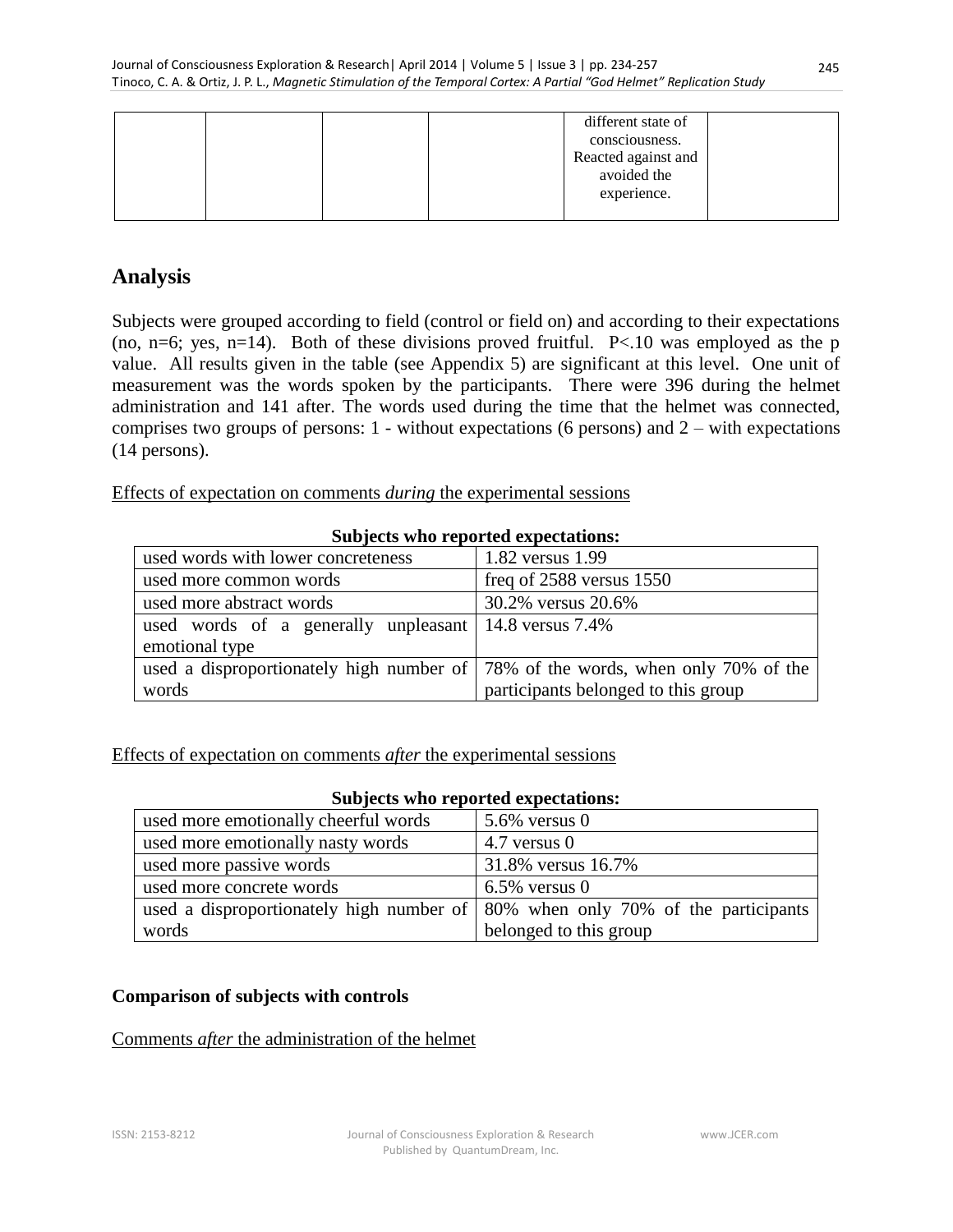Predictably, in view of our use of 100 Hz pulses instead of complex magnetic signals, there were no statistically significant differences between the comments of those who received the field and those who did not during administration of the helmet. Differences between subjects and controls emerged in analysis of post-session comments. This is consistent with Dr. Persinger's findings and methods, which have emphasized post-session narratives (accompanied by a brief questionnaire), recognizing the tendency of subjects to dislike talk during the sessions. We questioned our subjects in the last two minutes of their sessions, when the tendency for subjects receiving a field to find verbal interruptions irritating (Freeman J,Persinger AM, 1996) would be at its maximum, but also when responses would have been most clear.

| used more common words                  | freq= $2153$ versus 666                                                                |
|-----------------------------------------|----------------------------------------------------------------------------------------|
| used shorter words                      | 4.35 versus 5.19 letters                                                               |
| used fewer passive words                | 21.8% versus 37.3%                                                                     |
| used more abstract words                | 39.7% versus 21.8%                                                                     |
| used fewer emotionally unpleasant words | 3.9% versus 15.2%                                                                      |
|                                         | used a disproportionately high number of $\vert$ 60% when only 40% of the participants |
| words                                   | were in this group                                                                     |

#### **Those who received a field (Fields On)**

The results reported here are significant at  $p<0.05$  with two exceptions of interest. The more trivial results are mentioned first.

#### Differences between the during-session and after-session conditions

Overall, people's language was more "pleasant" after the administration of the helmet than during it (2.02 versus 1.90). It should be mentioned that the language was generally "pleasant" in tone. The average pleasantness score for everyday English is 1.84.

Overall, people's language was more active during the administration of the helmet than after it (1.74 versus 1.56); it should be mentioned that the language was generally active in tone during the helmet session and generally less so afterwards. The average activation score for everyday English is 1.67.

Overall, people's language was more concrete (higher imagery) during the administration of the helmet than after it (1.75 versus 1.68), but also more concrete throughout, as the average imagery for everyday English is 1.53.

Overall, people said more during the administration of the helmet than afterwards (19.8 words per person versus 5.75).

#### Differences associated with field versus controls

Overall, people who were exposed to a field had more to say than controls (15.9 words per subject; 9.65 per control).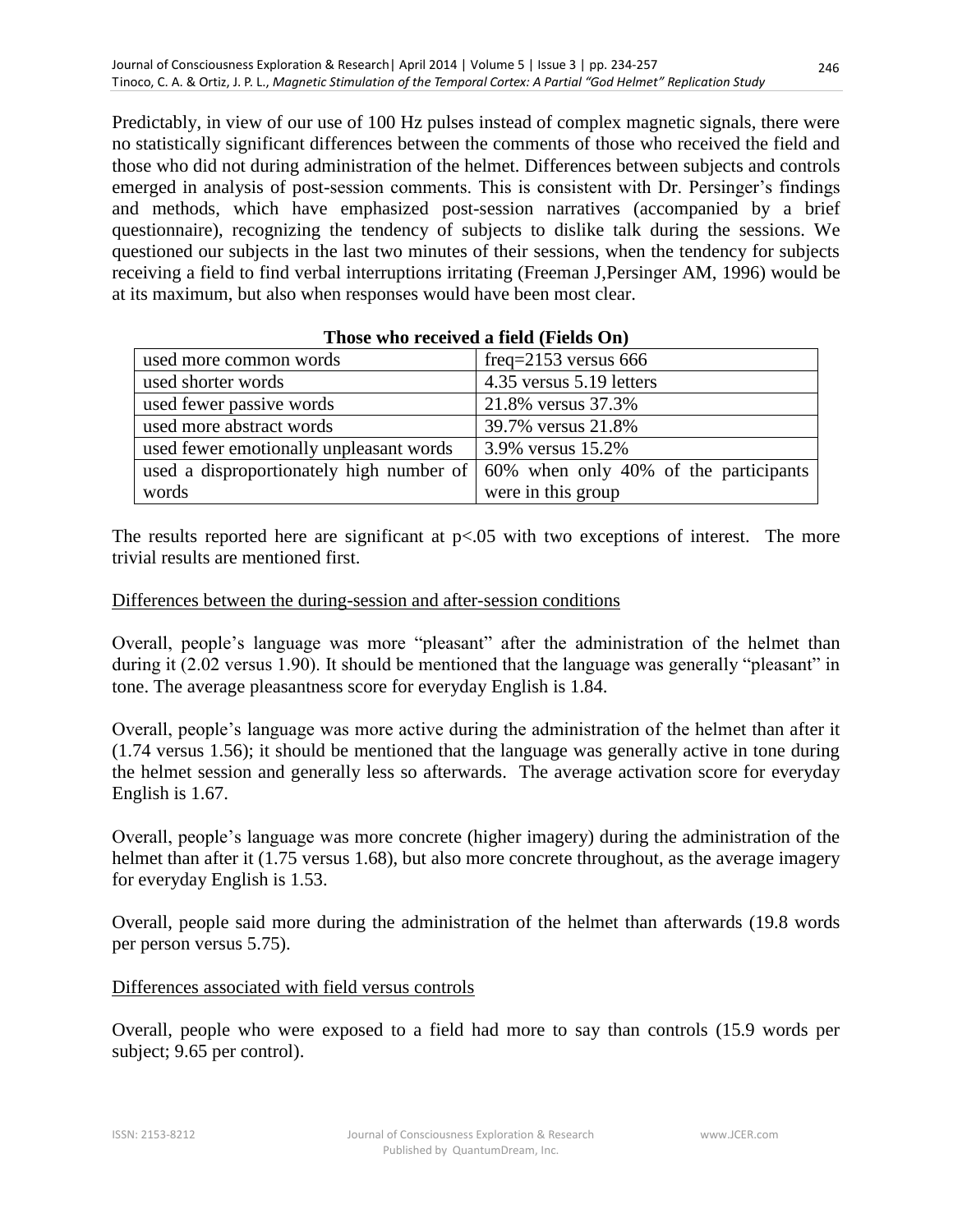For words used after the helmet administration, those exposed to the field used fewer pleasant words (2.07) than did the controls (2.25). For words used during the administration, the two groups were equal (1.90; 1.92). Both groups used more pleasant words after the helmet administration, but the group not exposed to a field showed a greater increase in verbal pleasantness.

For those not expecting a result, language during the session was more abstract (lower imagery) under the field (1.69) than it was for controls (1.94). For those expecting a result, it was similar under field (1.74) and no field (1.75).

For those not expecting a result, concreteness (imagery) was higher during helmet administration (2.06) than after (1.66). Concreteness was similar for those expecting a result (1.79; 1.70).

Expectation by subjects was associated with some differences. The administration of a field led to (a) participants' talking more, and to (b) their using fewer pleasant words to describe their feelings after the administration, and to (c) their using more abstract language.

There were two effects for knowledge of the helmet  $(n=11)$  versus experimental naïveté  $(n=9)$  in combination with the field/no-field condition that differed from those of expectation. Those who knew about the helmet used more active language (1.679 versus 1.625) and more concrete language (1.829 versus 1.723) throughout than those who did not know about the helmet.

### A small additional significant effect

The 4 subjects who mentioned some "fear" or "concern" in their expectations, the 6 cases with no expectation, and the 10 cases who expected positive or mind-expanding results constituted three additional subdivisions of our experimental cohort. This last group (positive expectations) used more abstract language than the other two groups (imagery of 1.693 versus 1.860 and 1.883).

## **Summary**

For comments *during* the administration of the field, the language of those expecting an effect was less emotionally pleasant and more abstract (i.e., talking about feelings rather than things) than those who reported no expectations before the experimental session. For comments *after* the field, the language of those expecting an effect was more emotionally loaded and more concrete.

The language *during* the session did not differ significantly between those receiving the field stimulation and controls. The language of those receiving a field, collected *after* the experimental sessions, involved simpler, more common, and less passive words, with less negative emotional content than controls.

If we can interpret the results described above causally, the administration of a field caused participants to say more after their sessions and to become more abstract and less overtly pleasant in what they were saying.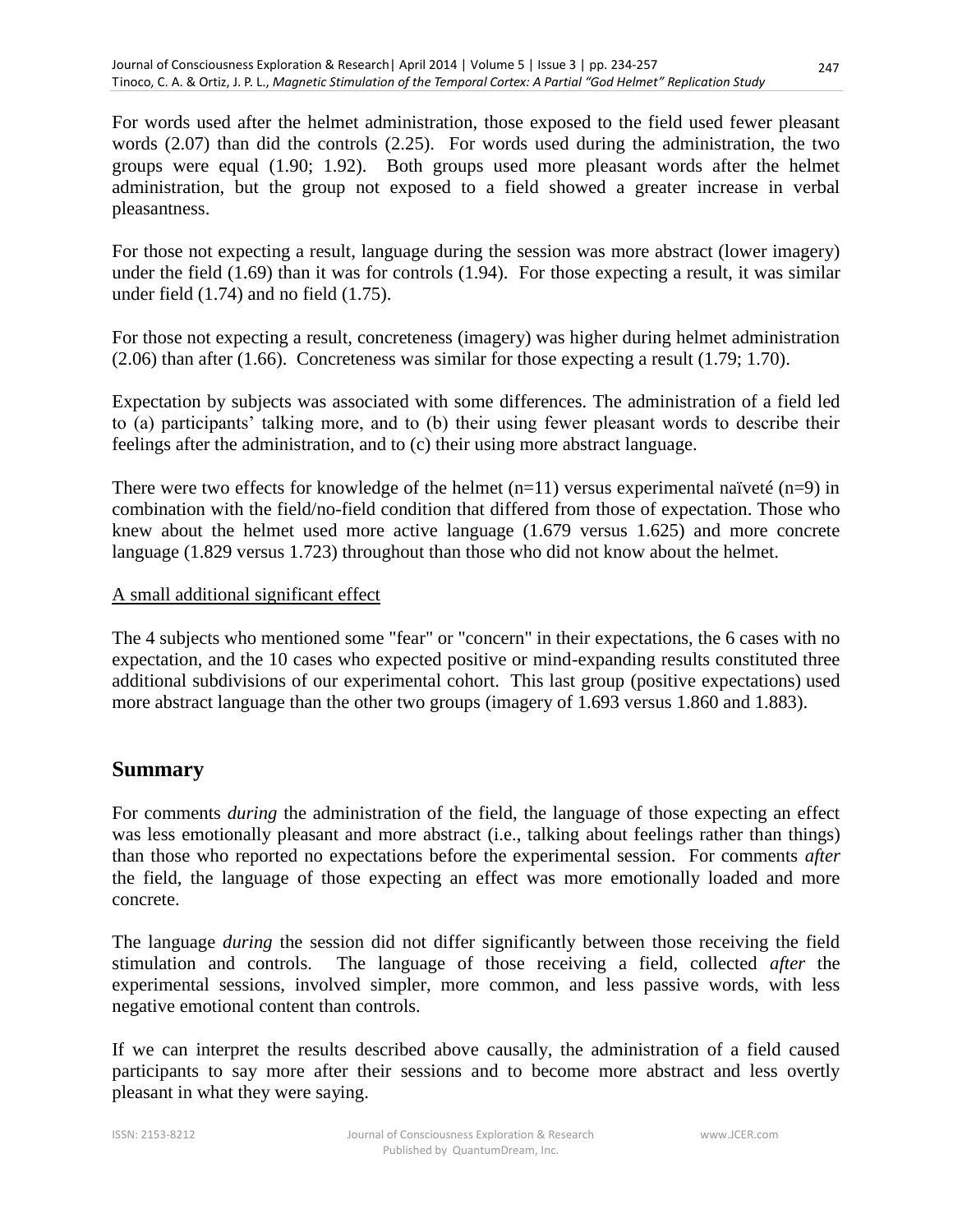Both expectation and field administration were associated with differences in verbal responses. "Field on" and control subjects' verbal responses collected after the experimental session differed significantly.

Both the field and expectation increased the number of words produced by participants in comparison to controls and those without expectations, respectively.

|                                          |       | Tuble 20 Inventer (Incurry Humber of Worlds about before and direct the bestion |
|------------------------------------------|-------|---------------------------------------------------------------------------------|
| Group                                    |       | People Words per person after Words per person during                           |
| Control, no expectation $ 4 $            | 2.25  | 7.75                                                                            |
| Control, expectation                     | 8.33  | 21.5                                                                            |
| Fields on, no expectation <sup>[2]</sup> | 11.00 | 23.5                                                                            |
| Fields on, expectation                   | 7.50  | 23.63                                                                           |

**Table 2: Average (mean) number of words used before and after the session**

In Table 1, one can observe the effects of expectation, as well as the results for control subjects, on the number of words used by subjects in four different experimental conditions:

(1) Both the administration of the field and the subjects' expectations made them more verbose. In the absence of both of these, they had significantly less to say.

(2) Those expecting an effect displayed more abstract language during the administration phase and more concrete language after it. Their language retained an emotionally negative character.

(3) Those receiving a field used emotionally less negative language and simpler language to describe their experiences after their sessions.

(4) The differences in post-session verbal behavior between subjects and controls, as well as between those with expectations (which we consider the subjective correlate of suggestion) and those without, tends to support Persinger's conclusion that the effects of temporal lobe stimulation with moving weak magnetic fields cannot be attributed to suggestibility (St. Pierre, 2006).

## **Geomagnetic Factors**

The experiments were conducted in Curitiba, Brazil, close to the center of the South Atlantic Anomaly (SAA), a region with significantly lower mean geomagnetic H values. However, geomagnetic storms and particle precipitation in the South Atlantic anomaly are stronger than those at respective middle and moderate latitudes of the northern hemisphere (Danilov, 2001). Global geomagnetic field strengths average from 30,000 (equatorial) to 60,000 (polar) nT. In contrast, geomagnetic field values in the SAA rarely exceed 20,000 nT. Further, this region is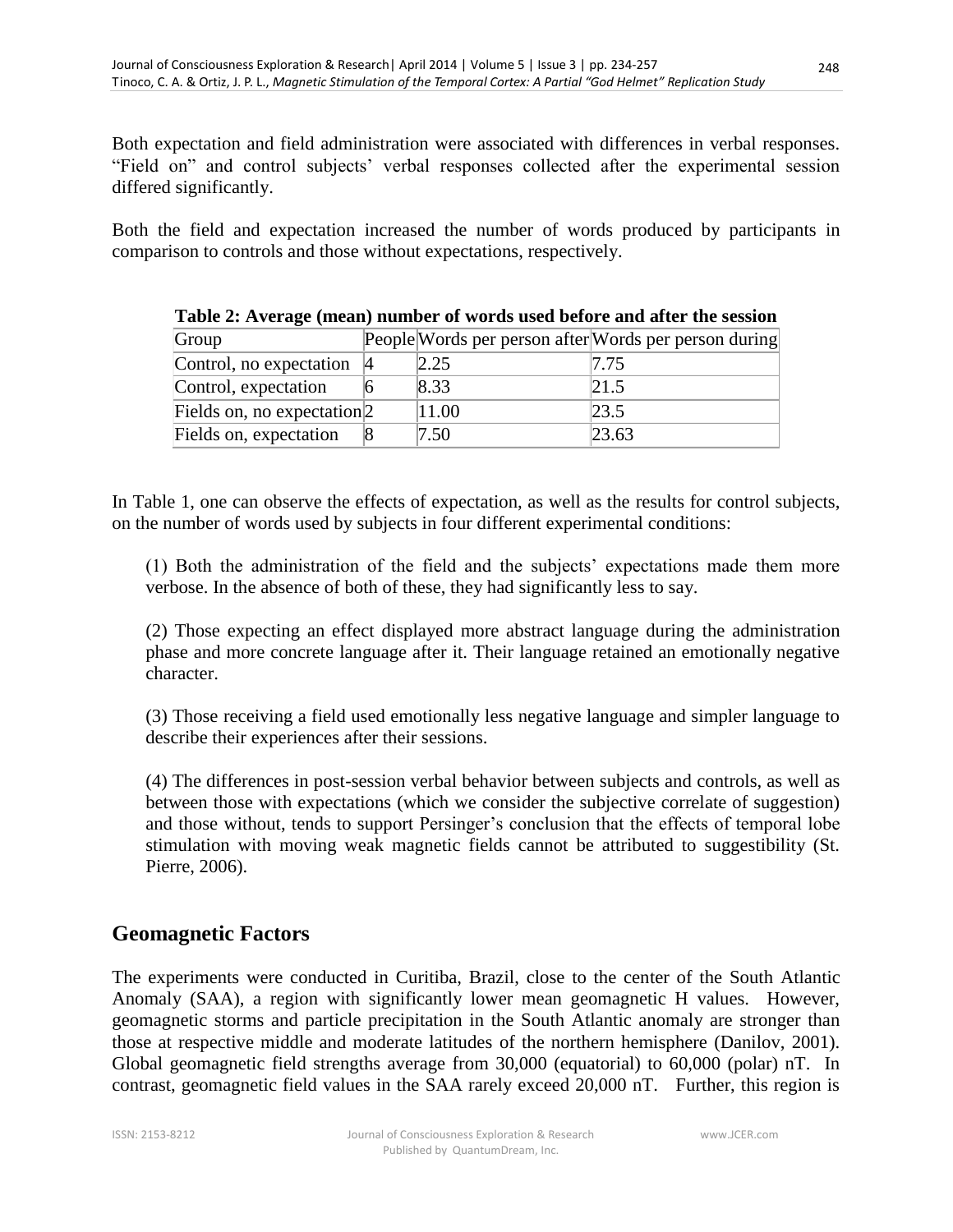subject to geomagnetic micropulsations (Macmillan, 2009), possibly arising from electron precipitation from the terminus of the Van Allan Belt, directly above the SAA (Trivedi, 2005). The amplitudes of one kind of geomagnetic turbulence, preliminary reverse impulses (PRI), within the SAA are about three times higher than those happening at tropical latitudes. PRI in the SAA have anomalously frequent occurrences and amplitudes in the SAA, "caused by the significant enhancement of ionospheric conductivity due to the weakness of the ambient magnetic field intensity in the SAA region" (Shinburi et al., 2010). Saboia and Marques (2005) found a further source of geomagnetic turbulence in the SAA's strong toroidal and poloidal geomagnetic salients, strong magnetic oscillations, and transitory reversed magnetic polarities in the area. They also noted magnetic torsional eddies and vortices, creating frequent transitory changes in local geomagnetic field strength.

The geomagnetic field within the SAA is about 1/3 weaker than the global geomagnetic field, allowing greater fluctuations in response to solar events, the ultimate source for variation in geomagnetic field strength. Persinger (1995) hypothesized that specific patterns of information appearing within the variable portion of the geomagnetic field that appear during times of elevated geomagnetic activity are responsible for these effects and not the field strength itself. In one study, Persinger (1995) found that elevated levels for the geomagnetic field that correlated with his recorded effects had occurred 12 hours before the subjects received complex magnetic field stimulation. The probability of such variations in the local geomagnetic field prior to our experimental sessions was very high. The neural processes generating the sense of self in those with enhanced temporal lobe lability can be disrupted by variations in magnitude of the geomagnetic field on the order of 1%. Within the normal population, the same can be expected from variations on the order of 3%. Within the SAA, these variations can be expected at rates exceeding once per day, as the region experiences its constant, low-intensity geomagnetic storms. Thus, our present experiments, carried out under conditions of global geomagnetic quiet, display phenomena expected during periods of elevated global geomagnetic activity. These results can be accommodated through Persinger's hypothesis that there is some particular frequency or pattern of information probabilistically associated with a narrow range of variation in intensity global geomagnetic activity (Persinger, 1995b), and the neural effects of global turbulence are approximated by the local turbulence within the SAA.

The variable portion of the earth's magnetic field constitutes about 10% of its total field strength. The enhanced geomagnetic activity that Persinger found to amplify certain effects of complex magnetic field occurs within this "amplitude band." Persinger (1998, 2004) has found that elevated geomagnetic activity, as distinct from higher field strengths, correlates with several phenomena that our subjects reported. These include the sensed presence (Booth, 2005) and decreased pleasantness of neural stimulation with complex magnetic fields (Persinger, 1998, 2004). The latter result agrees with our finding of less pleasant language from subjects than controls.

### **Discussion**

The results of the tests specified herein are in agreement with the literature indicated in the initial topic entitled Antecedent Studies, on this article.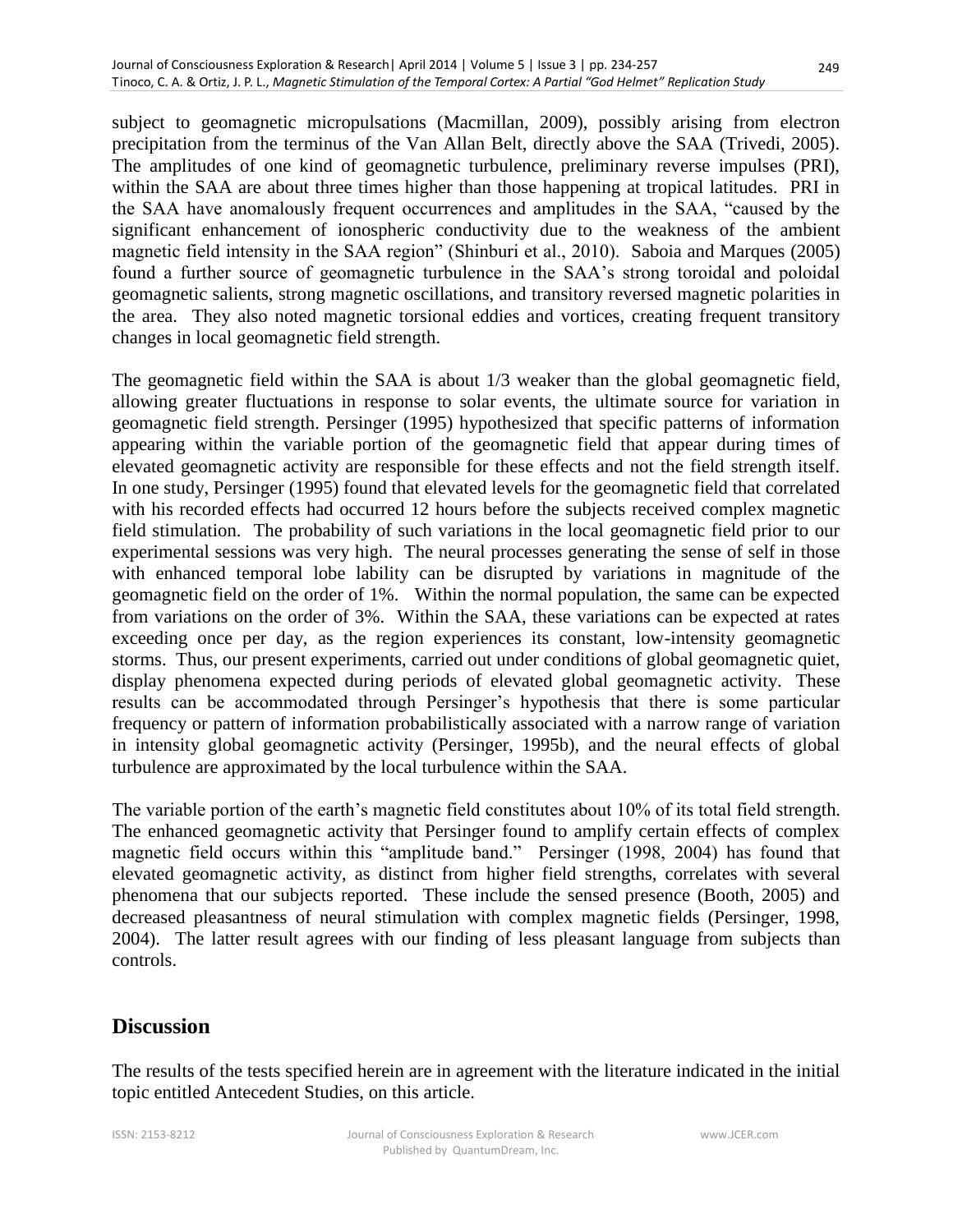The application of the God Helmet can provoke the appearance of phosphenes, and it is possible that some of the images perceived by volunteers or participants resulted from iconicity.

Another aspect that should be noted is that while the number of volunteers under the effect of the magnetic field on the action referred to the perception of odors of perfume, talc, incense, roses etc., at least one of the volunteers with the magnetic field off felt something similar. The author of this article failed to ascertain the causes of this difference.

Granqvist et al. (2005), failing to replicate the results of Persinger's research, claimed that the latter's results were due to suggestibility and not magnetic fields. Persinger (2005a) replied that Granqvist's magnetic fields were distorted, preventing adequate replication. Persinger's reanalysis (St. Pierre, 2006) of 407 of his experimental subjects and results obtained showed that the specific configuration of the field patterns ("signals"), and not their suggestibility, predicted the subject's responses.

Our efforts tend to support the hypotheses that magnetic signals that are too weak to elicit neural activity through current induction can have marked effects on subjective experiences correlating with brain activity. This in turn supports Persinger's conclusion (2010) that weak, patterned, magnetic fields do not influence brain activity through current induction, but are instead attributable to interactions between fields from the Koren Helmet and endogenous magnetic fields within the brain ("field-to-field" interactions).

Persinger's pre-session suggestion (to maintain blind experimental conditions) is that subjects are about to participate in a relaxation experiment. Granqvist's et al. (2005) subjects "were informed that the project was about the influence of complex, weak magnetic fields on experiences and feeling states." This suggestion prevented blind conditions. However, no studies of low-intensity complex magnetic neural stimulation have been done without any suggestions to the subjects at all, and the present study is no exception. What we have done here is deliberately facilitate suggestion (expectation) by informing the subjects they were going to receive a session with the "God Helmet." This would allow its effects to dominate results from all control subjects if it were a determinative factor. Our results display a greater association between verbal reports and application of our magnetic fields than with suggestion and expectation (Table 2).

### **Conclusions**

Our results were not as phenomenal as those reported by Persinger (2010). This can explained by our use of a 100 Hz signal instead of the complex magnetic signals used in his experiments, as well as our forgoing the use of a Faraday cage and acoustic chamber, as used in his studies (Persinger, 2001). Our results suggest that the stimulation has effects without them, although our effects appeared in observations made after, and not during, the experimental sessions. Our results have a precedent in Baker-Price's studies, which found a reduction in depression in headinjury patients (Baker-Price et al., 1996, 2003) with complex magnetic signal neural stimulation.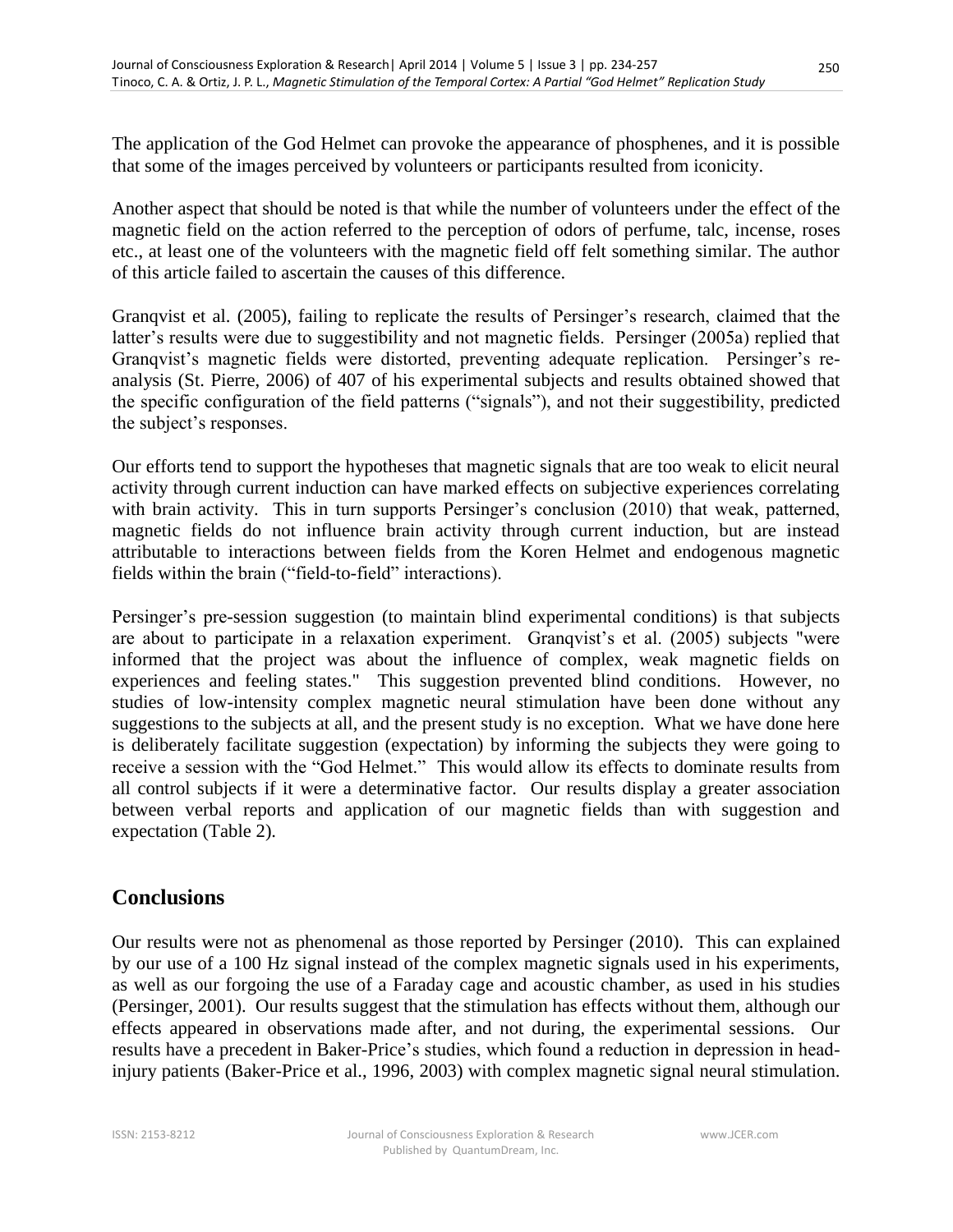These studies included six-week follow-up of the subjects, and their reported effects did not include responses gathered during the stimulation.

Telling subjects that they were going to receive sessions with a God Helmet prior to the experimental sessions allowed us to test whether suggestibility determined the outcome of the experiment. Allowing subjects to know about the God Helmet constituted a deliberate suggestion, not attributable to *inadvertent* experimenter bias (none of Persinger's subjects, outside those whose experiences were published as case histories, had any knowledge of the God Helmet).

We obtained quantitative measures for the effects of suggestibility and expectation, as well as for subjects and controls. The present study, partially replicating Persinger's procedures and results, supports the contention that our results and those reported in Persinger's research publications are attributable to the fields and their configurations, not to suggestibility (see Table 2). Suggestibility played a role, but not enough to account for our results. We look forward to further experiments in this field.

The author believes that the tests he performed replied, in a way, those performed by Michel A. Persinger and colleagues. Another point that must be highlighted is that, by all indications, the tests performed by the author indicate the direction of the influence of expectations of volunteers in the results of the tests.

Therefore, the author believes that their results point, in fact, in two directions: 1- tests indicate, in part, a replication of the researches of Persinger and colleagues; 2- tests described here also point to the influence of expectation of the volunteers on the test results. Thus, the conclusion that can be taken is that more researches, more testing, with a larger number of volunteers, should be made.

The research was conducted in Curitiba, Brazil, in the Integrated Center for Experimental Research-CIPE (Centro Integrado de Pesqisas Experimentais). The design for this research was approved by the Ethics Committee from Group Uninter, according to the statement 172/2010, dated 06 August 2010. The authors wish to express our thanks to Dr. Cynthia Whissel for her contributions to the analysis of our data. Reprint requests should be directed to: Carlos Alberto Tinoco, Centro Integrado de Pesqisas Experimentais, Rua Tobias de Macedo Jr. 246. Santo Inácio,Curitiba-Pr, Brazil ZP:82010-340

### **References**

BBC, "God on the Brain" April  $17<sup>th</sup>$ , 2003, BBC2

Baker-Price LA, Persinger MA. "Weak, but complex pulsed magnetic fields may reduce depression following traumatic brain injury". *Perceptual and Motor Skills*. 1996 Oct;83(2):491-8.

Baker-Price L, Persinger MA. "Intermittent burst-firing weak (1 microTesla) magnetic fields reduce psychometric depression in patients who sustained closed head injuries: a replication and electroencephalographic validation." *Perceptual and Motor Skills*. 2003 Jun;96(3 Pt 1):965-74.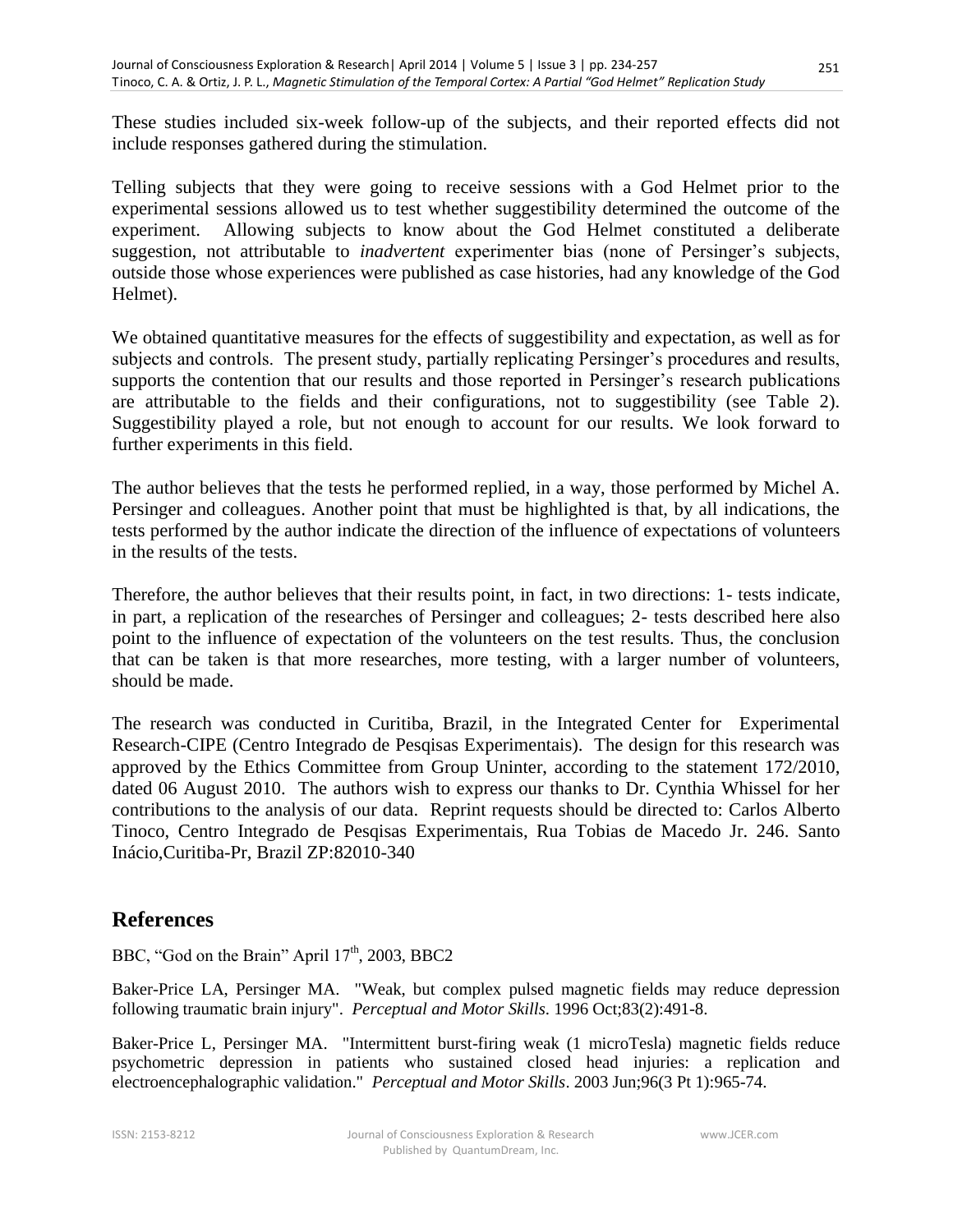Beauregard M, Paquette V. "Neural correlates of a mystical experience in Carmelite nuns." *Neuroscience Letters*. 2006 Sep 25;405(3):186-90.

Booth JN, Koren SA, Persinger MA. "Increased feelings of the sensed presence and increased geomagnetic activity at the time of the experience during exposures to transcerebral weak complex magnetic fields." *International Journal of Neuroscience*. 2005 Jul;115(7):1053-79.

Danilov, A. D., and J. Lastovicka (2001), "Effects of geomagnetic storms on the ionosphere and atmosphere" *International Journal of. Geomagnetism and Aeronomy*, 2, 209–224.

Dotta, B.T., Buckner, C.A., Lafreniea, R.M., Persinger, M.A. (2011), "Photon Emissions from cell culture exposed to distally rotating magnetic fields shared by separated light-stimulating brains and cells", Brain Research 1388 (77-88)

Dotta B.T., Buckner, C.A., Lafreinie, R.M., and Persinger, M.A. (2011),"Biophoton emissions from cell culture:biochemical evidene for the plasma membrane as the primary source", Gen. Physiol. Biophys.30 (301-309)

Lews-Williams, J.D. and Dowson, T.A., 1988. "The Signs of All Time", Current Anthroplology, vol. 29,no. 2 April

Siegel, R.K. and West, L.J. (eds). Hallucinations. New York: John Wiley.

Freeman J, Persinger MA. "Repeated verbal interruptions during exposure to complex transcerebral magnetic fields elicit irritability: implications for opiate effects." *Perceptual and Motor Skills.* 1996 Apr;82(2):639-42.

Granqvist P, Fredrikson M, Unge P, Hagenfeldt A, Valind S, Larhammar D, Larsson M. Sensed presence and mystical experiences are predicted by suggestibility, not by the application of transcranial weak complex magnetic fields. *Neuroscience Letters*, 2005 Apr 29;379 (1):1-6.

Hirata A, Takano Y, Fujiwara O, Dovan T, Kavet R. An electric field induced in the retina and brain at threshold magnetic flux density causing magnetophosphenes. *Physics in Medicine and Biology*. 2011 Jul 7;56 (13):4091-101.

Macmillan, Susan, Turbitt, Chris, Thomson, Alan "Ascension and Port Stanley geomagnetic observatories and monitoring the South Atlantic Anomaly" *Annals of Geophysics*, Vol. 52, No.1, Feb.(2009)

Martiny K, Lunde M, Bech P. Transcranial low voltage pulsed electromagnetic fields in patients with treatment-resistant depression. *Biological Psychiatry*, 2010 Jul 15;68(2):163-9.

Murphy, Todd R. ''The Role of Religious and Mystic Experiences In Human Evolution: A Corollary Hypothesis for NeuroTheology'', *NeuroQuantology*, Vol 8, No 4 (2010)

Persinger, M (1983). Religious and mystical experiences as artifacts of temporal lobe function: a general hypothesis. *Perceptual and motor skills. 57*(3 pt 2);

Persinger MA. (1989) "Geophysical variables and behavior: LV. Predicting the details of visitor experiences and the personality of experients: the temporal lobe factor." *Perceptual and Motor Skills*. Feb;68(1):55-65.

Persinger, M. (1993). Paranormal and religious beliefs may be mediate differentially by subcortical and cortical processes of temporal (limbic) lobes. *Perceptual and motor skills. 76*(1);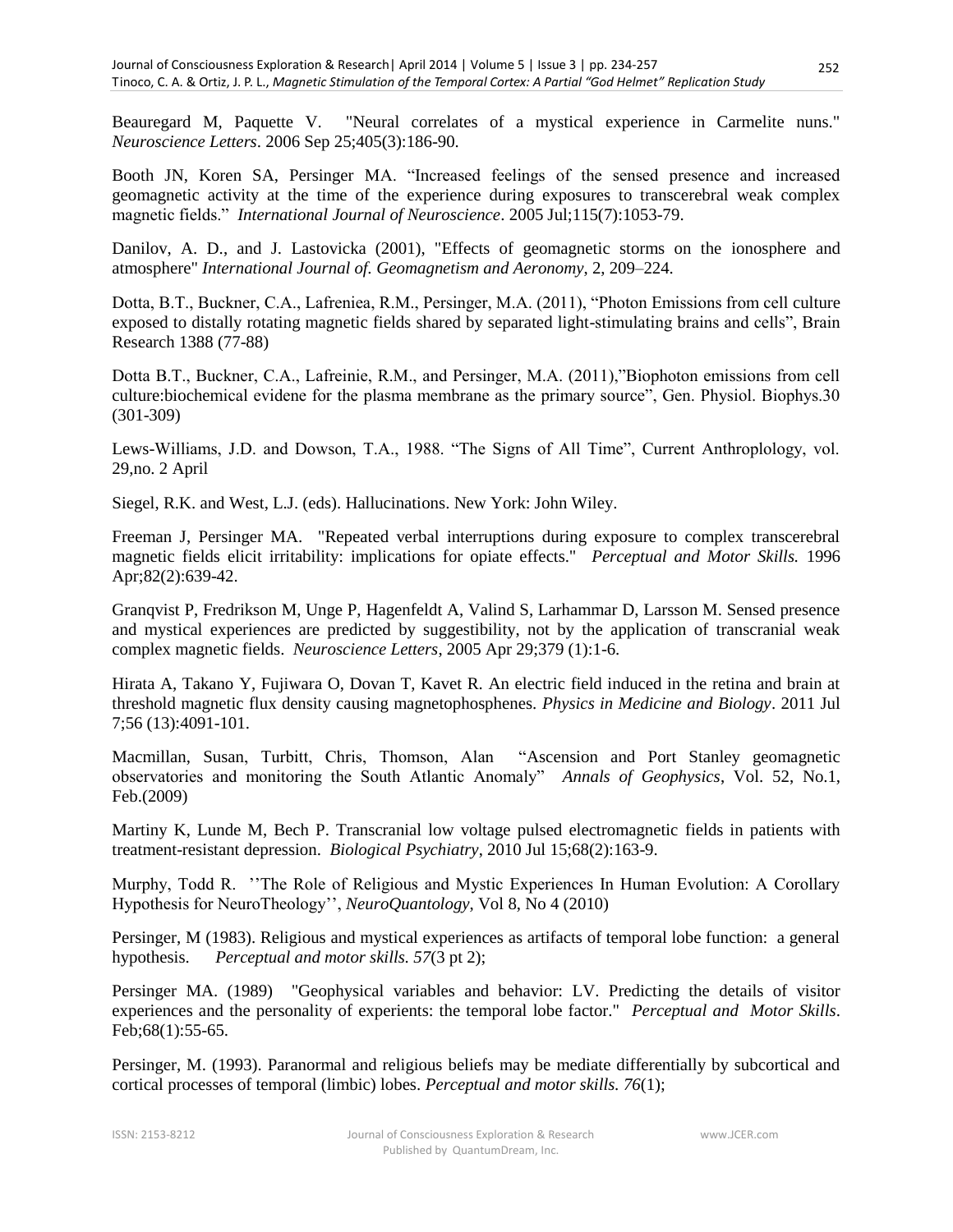Persinger MA. (1995) "Out-of-body-like experiences are more probable in people with elevated complex partial epileptic-like signs during periods of enhanced geomagnetic activity: a nonlinear effect." *Perceptual and Motor* Skills 1995 Apr; 80(2):563-9.

Persinger, M. (2001).The Neuropsychiatry of paranormal experiences. *The journal of neuropsychiatry and clinical neuroscience, 13(*4);

Persinger,M,; Roll.W.G.; Tiller,S.G.; Koren,S.A,; Cook,C.M., (2002). Remote viewing with artist Ingo Swann-Eletroencephalographic correlates of magnetic resonance image (MRI) and possible mechanism. *Perceptual and Motor Skill.* 94,927-949;

Persinger MA. "Weak-to-moderate correlations between global geomagnetic activity and reports of diminished pleasantness: a nonspecific source for multiple behavioral correlates?" *Perceptual and Motor Skills.* 2004 Feb;98(1):78-80.

Persinger MA, (2005 a) Koren SA. A response to Granqvist et al. "Sensed presence and mystical experiences are predicted by suggestibility, not by the application of transcranial weak magnetic fields". *Neuroscience Letters*. 2005 Jun 3;380(3):346-7; author reply 348-50.

Persinger MA, (2005 b) Koren SA. A response to Granqvist et al. "Sensed presence and mystical experiences are predicted by suggestibility, not by the application of transcranial weak magnetic fields". *Neuroscience Letters.* 2005 Jun 3;380(3):346-7; author reply 348-50.

Persinger, (et al.) "The Electromagnetic Induction of Mystical and Altered States within the Laboratory" *Journal of Consciousness Exploration & Research*, October 2010, Vol. 1, Issue 7, pp. 808-830

Robertson JA (2010), Juen N, Théberge J, Weller J, Drost DJ, Prato FS, Thomas AW. Evidence for a dose-dependent effect of pulsed magnetic fields on pain processing. *Neuroscience Letters*. 2010 Sep 27;482(2):160-2.

Saboia André M.; Marques, Gustavo C.; Anomalia Magnetica Do Atlantico Sul (AMAS). Laboratório Sismológico, Universidade Brasília Instituto de Geociências, 2005

Sandyk R. Treatment with electromagnetic fields reverses the long-term clinical course of a patient with chronic progressive multiple sclerosis. *International Journal of Neuroscience*. 1997 Aug;90 (3-4):177-85.

Sandyk R. Treatment with AC pulsed electromagnetic fields improves olfactory function in Parkinson's disease. *International Journal of Neuroscience*. 1999 Apr;97(3-4):225-33.

Shinbori, Atsuki; Nishimura, Yukitoshi; Tsuji, Yuji; Kikuchi Takashi; Araki, Tohru; Ikeda, Akihiro; Uozumi, Teiji; Otadoy, Roland E. S.; Utada, Hisashi; Ishitsuka, Jose; Trivedi, Nalin Baual; Dutra, Severino L. G.; Schuch, Nelson Jorge; Watari, Shinichi; Nagatsuma, Tsutomu; Yumoto, Kiyohumi; "Anomalous occurrence features of the preliminary impulse of geomagnetic sudden commencement in the South Atlantic Anomaly region" *Journal Of Geophysical Research*, Vol. 115, A08309, 13 PP., 2010

St-Pierre LS, Persinger MA. Experimental facilitation of the sensed presence is predicted by the specific patterns of the applied magnetic fields, not by suggestibility: re-analyses of 19 experiments. *International Journal of Neuroscience*. 2006 Sep;116(9):1079-96

Newberg, Andrew; d'Aquile, Eugene; Rause, Vince (2001).*Why God won't go away.* New York, Ballantine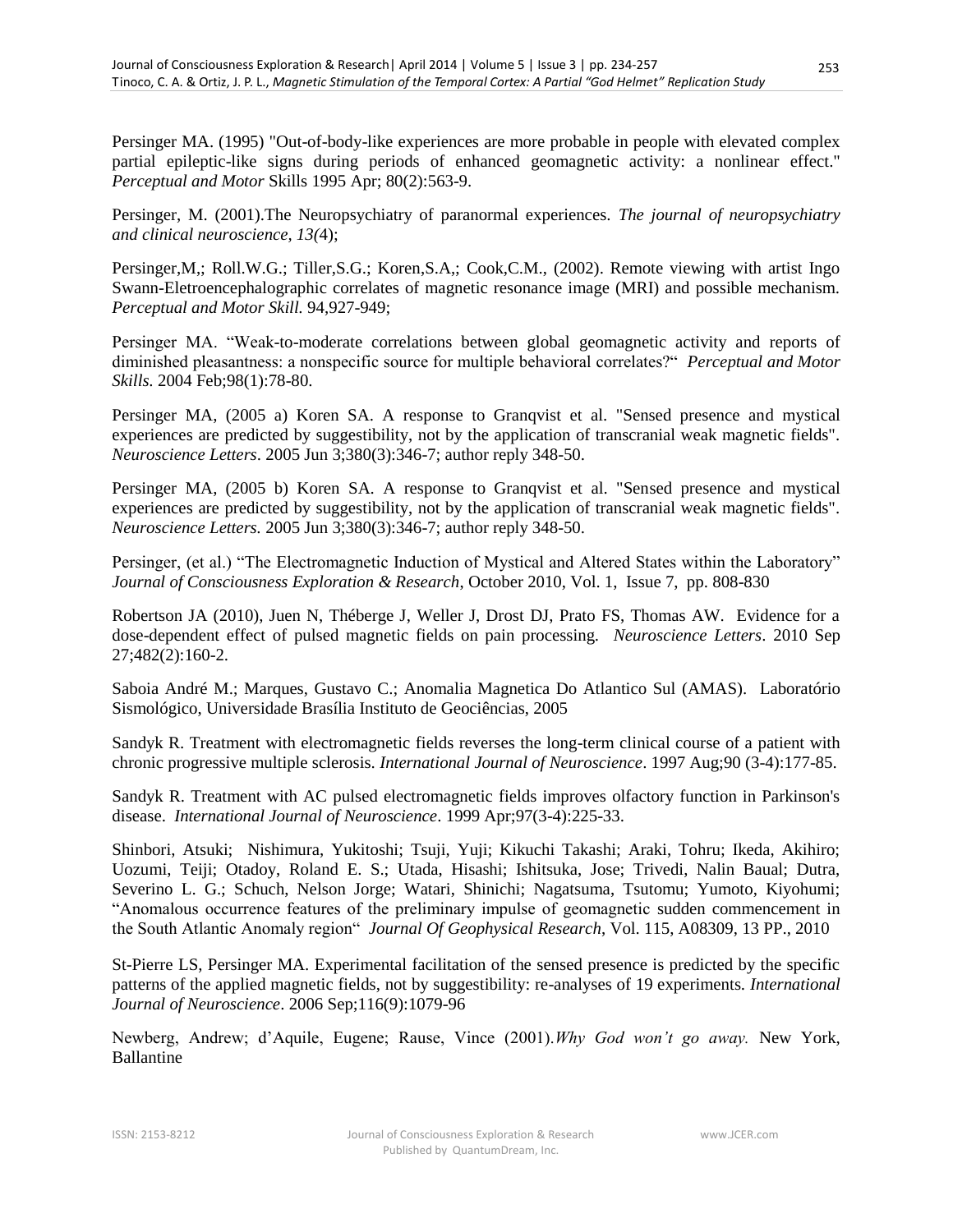Trivedi N.B., Pathan B.M. Schuch, Nelson J, Barreto, M. & Dutra, L.G. "Geomagnetic phenomena in the South Atlantic anomaly region in Brazil" *Advances in Space Research* Volume 36, Issue 10, 2005, 2021- 2024

Van Hook CW, Steele C. "Individual personality characteristics related to suggestibility." *Psychological Reports*. 2002 Dec;91(3 Pt 1):1007-10.

Wagstaff GF, Cole JC, Brunas-Wagstaff J. "Measuring hypnotizability: the case for self-report depth scales and normative data for the long Stanford scale." *International Journal of clinical and experimental hypnosis*. 2008 Apr;56(2):119-42.

Whissell C. "Using the Revised Dictionary of Affect in Language to quantify the emotional undertones of samples of natural language." *Psychological Reports*, 2009 Oct;105(2):509-21.

NOAA ARCHIVES, retrieved Oct. 2011 http://www.n3kl.org/sun/noaa\_archive/2010/

National Oceanic and Atmospheric Administration AA - <http://www.ngdc.noaa.gov/geomag/faqgeom.shtml>

## **Appendices**



#### Appendix 1: Jonhson-DJ Decade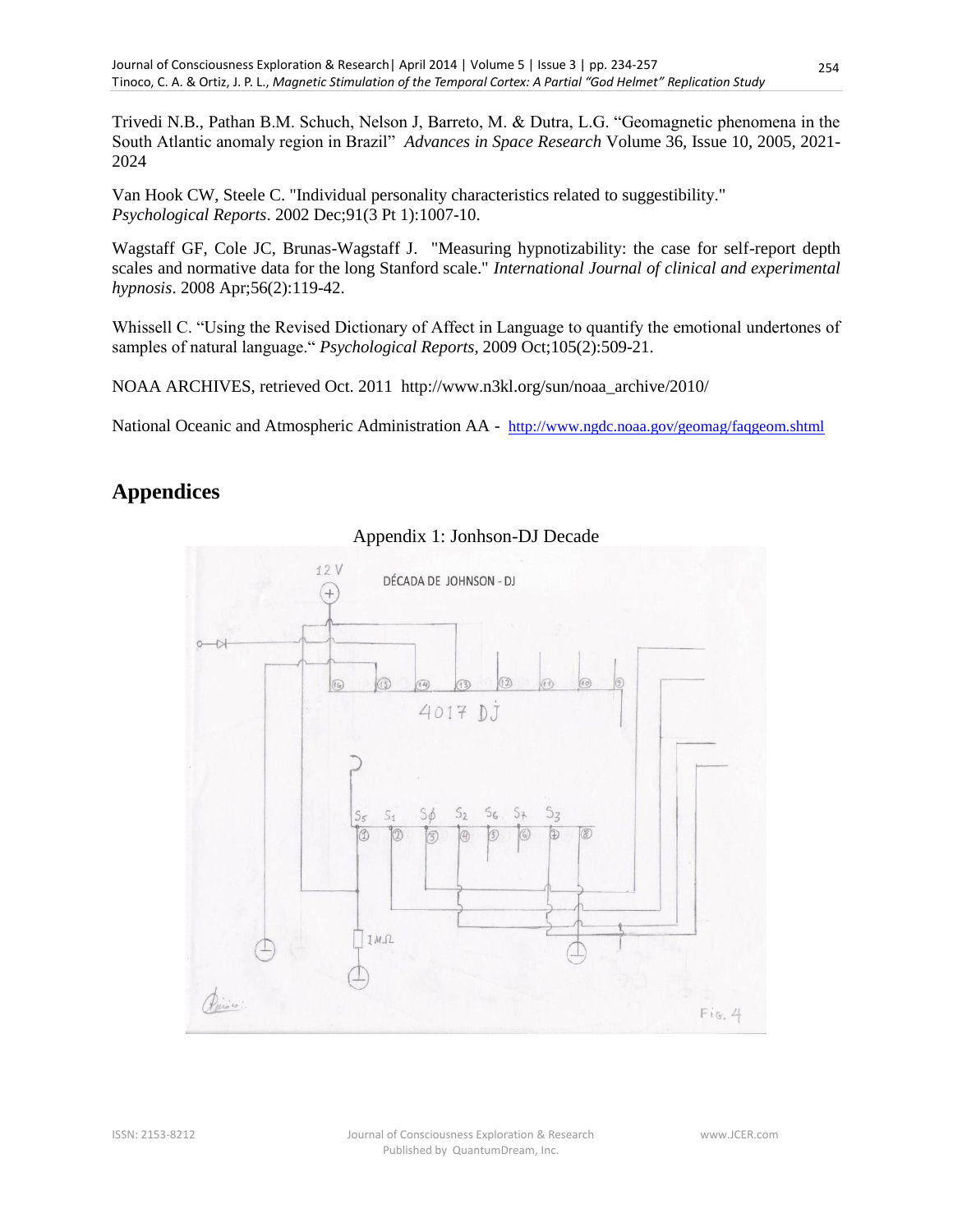### Appendix 2: Current Amplifier



## Appendix 3: Oscilator



ISSN: 2153-8212 Journal of Consciousness Exploration & Research Published by QuantumDream, Inc.

www.JCER.com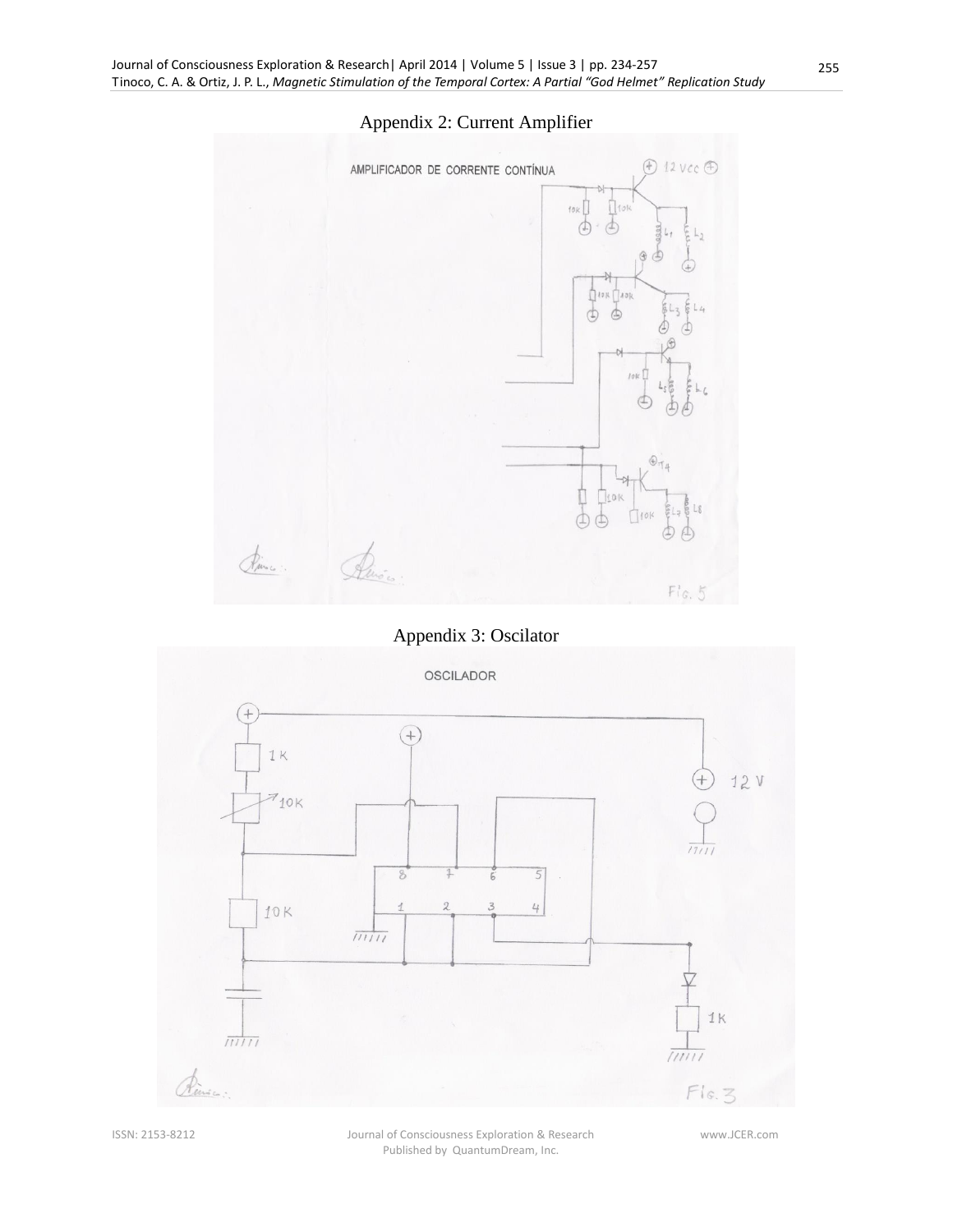### Appendix 4 (Questionnaires)

1-Questionnaries:

a) Model of questionnaire to be applied by the responsible researcher, on the twenty volunteers, before the research (sign with an X):

1-Are you anxious? Yes….. No….. Indifferent…..

2-If anxious, on which degree?

Very anxious….. Anxious….. A little anxious….. No anxiety…..

3-What do you expect to happen to you during the Research? (Describe):

4-If you fear something, what is it? (Describe):

5-What do your relatives – siblings, parents, uncles, etc. – think about the Research? (Describe): 6-What is your greatest fear? (Describe):

7-What is your positive expectation? (Describe):

8-Do you trust on the person responsible for this Research? (Sign with an X):

Yes….. No….. Indifferent…..

9-If yes, on which degree? (Sign with an X):

Very much….. Much….. Normal….. Little….. Very little….. Any…..

10-In case your expectancy is little, very little or any, do you still want to proceed with the Research?

b) Model of questionnaire to be applied on the twenty patients, one at a time, during the research: 1-How are you feeling now? (Sigh with an X):

Excellent….. Very good….. Well….. Regular….. Bad….. Terrible…..

2-Do you hear something? (Ask to describe, from which side, what king of sound, etc.):

3-Do you feel any flavor? (Ask to describe):

4-Do you feel any kind of odor? (Ask to describe):

5-Do you feel any kind of touch? (Ask to describe, where and how):

6-Are you seeing anything? (Ask to describe, from which side, the color, etc.):

7-Are you feeling some kind of emotion? (Ask to describe):

c) Model of questionnaire to be applied by the responsible for the research, on the twenty volunteers, after the tests:

1-How are you feeling now? (Describe):

2-In case positive, on which degree? (Sign with an X):

Great….. Very Well….. Well….. Regular…..

3-In case negative, on which degree? (Sign with an X):

Tolerable….. Bad….. Terrible…..

4-Would you undergo another test, after this one? (Sign with an X):

No….. Yes….. Indifferent…..

5-Did you have some kind of religious experience? (Describe):

6-Was it an important experience?

Yes….. No….. Indifferent…..

7-In case positive on which degree? (Sign with an X):

Amazing….. Very important….. Important….. Indifferent…..

8-In case negative, on which degree? (Sign with an X):